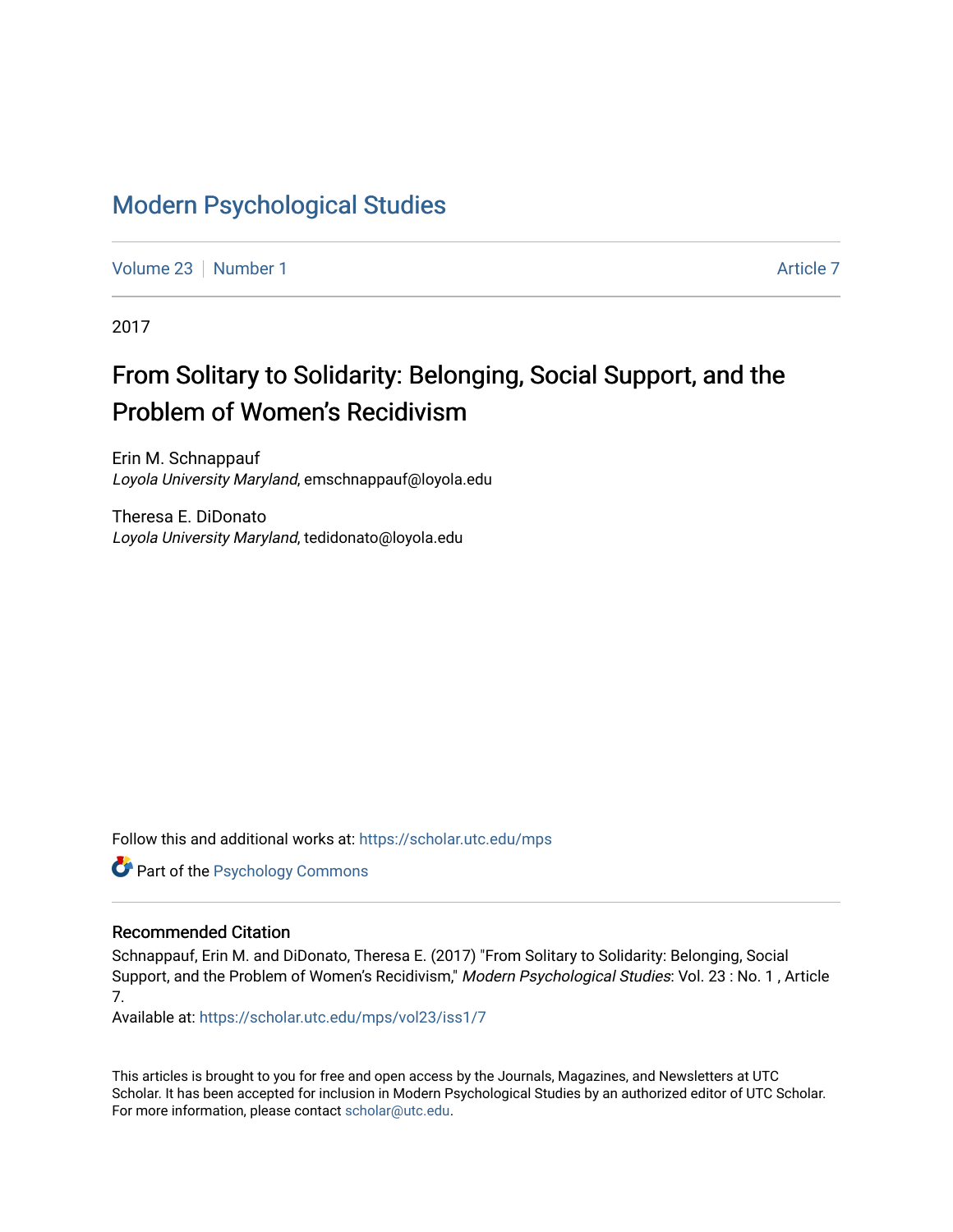#### Abstract

This paper addresses the relation between belonging and social support and recidivism of formerly-incarcerated women by reviewing existing literature on their experience re-entering into society. Drawing on recent evidence, this paper considers that belonging and social support, in the form of frequent, positive interactions, may help formerly-incarcerated women overcome obstacles of successful reintegration. Specifically, the review paper supports a hypothesis that if formerly-incarcerated women have more social support as they re-enter into society, the recidivism rate for this population could decrease. The review also examines how different demographics intersect with the experience of reintegration. The review paper attempts to lead to a greater awareness of this issue and to encourage more research on the specific challenges faced by this population.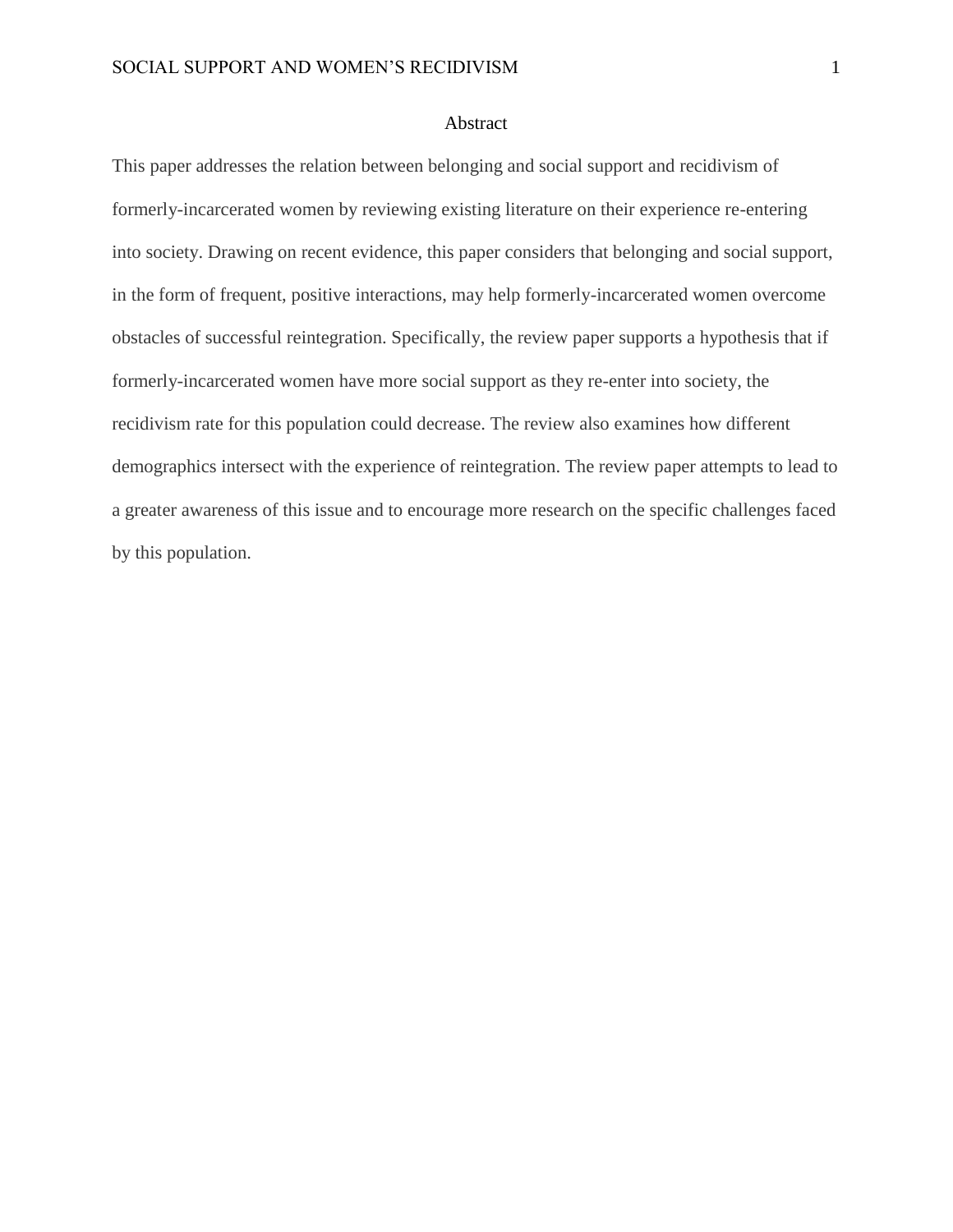From Solitary to Solidarity: How Belonging and Social Support Relate to Women's Recidivism

Belonging is a fundamental part of well-being. An insufficient sense of belonging can cause pathological distress that can affect physical health, mental health, and behavior (Baumeister & Leary, 1995). A strong sense of belonging is associated with a variety of positive outcomes, including social support (Hagerty, Williams, Coyne, & Early, 1996). This social support is often experienced through regular positive interactions with loved ones (Hagerty et al., 1996). It is one of most effective buffers against stress and may guide individuals towards a positive direction of physical and mental health (Cohen & McKay, 1984). Positive and supportive interactions are especially important for adult women to experience. If women do not perceive that they have enough social support, they become more vulnerable than men to psychological and social distress (Hagerty et al., 1996). Many women who have previously experienced incarceration, or imprisonment, are extremely vulnerable to distress tied to a lack of social support. In American society over the last ten years, the number of formerly-incarcerated women has increased twice as fast as the rate for formerly-incarcerated men (Freudenberg, Daniels, Crum, Perkins, & Richie, 2005). The number of incarcerated women has tripled to over 1,000,000 in the last decade (Covington, 2007). Many formerly-incarcerated women may experience reduced social support as a result of a stigmatizing and a perceived shameful label tied to their having been in jail, a stigma that their families, peers, and broader social network places on them as they attempt to re-enter their communities (Freudenberg et al., 2005). This is problematic because social support after incarceration may help individuals maintain their sense of the feeling of belonging regardless of what stressor they faced (Cohen & McKay, 1984).

Reduced social support from loved ones, or reduced feeling of belonging, can instigate destructive behaviors, such as violence towards self and other (Baumeister, & Leary, 1995). This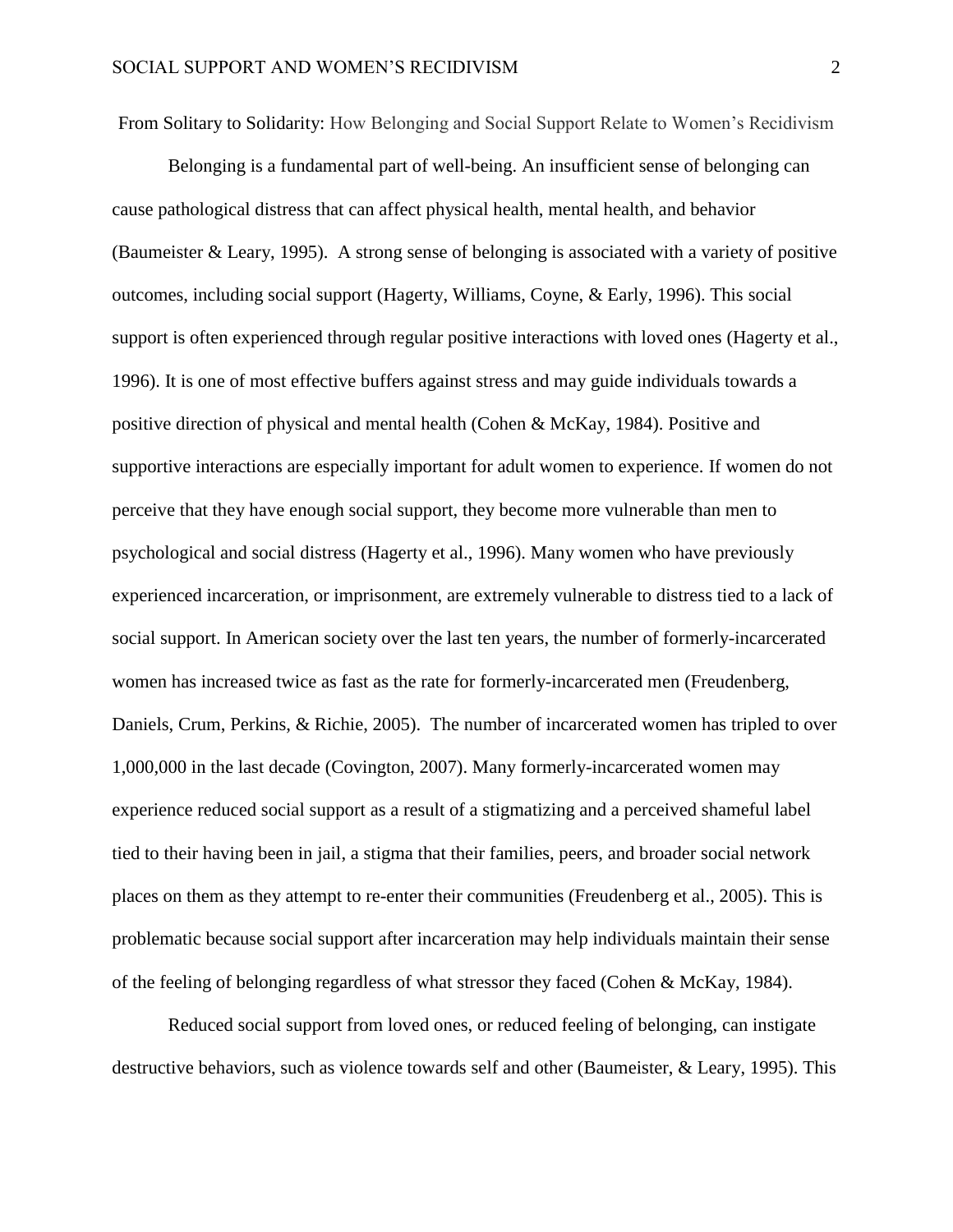sequence may be uniquely problematic for formerly-incarcerated women. If formerlyincarcerated individuals find themselves with insufficient social support as they transition back into society, they may be vulnerable to committing offenses against themselves or others, which can result in recidivism. Recidivism is the tendency to return to a criminal lifestyle resulting in incarceration after re-entering into society (Cottle, Lee, & Heilbrun, 2001). Recidivism is prevalent: some evidence suggests 39% of adult women face recidivism within fifteen months of their release, which is high relative to their male counterparts (Freudenberg et al., 2005). In addition to gender, the high recidivism rate is compounded by certain demographics, such as race (Cottle, Lee, & Heilbrun, 2001). For example, in 2014, African American offenders were found to have the highest rate of recidivism, 81%, U. S. Bureau of Justice Statistics (2014). Hispanic offenders were found to have a 75% recidivism rate while Caucasian offenders returned to prison at a rate of 73% (U.S. Bureau of Justice Statistics, 2014). The current review paper attempts to clarify the relation between social support and recidivism for women post-incarceration by reviewing existing research on their experience re-integrating into society. Specifically, this review will consider belonging and social support and how specific support networks may help formerly-incarcerated women overcome the obstacles they face while attempting to achieve successful reintegration. The reviewed literature supports a hypothesis that the recidivism rate for formerly-incarcerated women could decrease if women were granted more social support as they attempt to re-integrate into life outside of prison.

### **Examining Women's Reintegration into Society**

Over the last couple of years, the rate of incarcerated women in the United States has risen more than it ever has before, making the representation of women in prison inconsistent with the nation's overall population (U.S. Federal Bureau of Prisons, 2017). The majority of the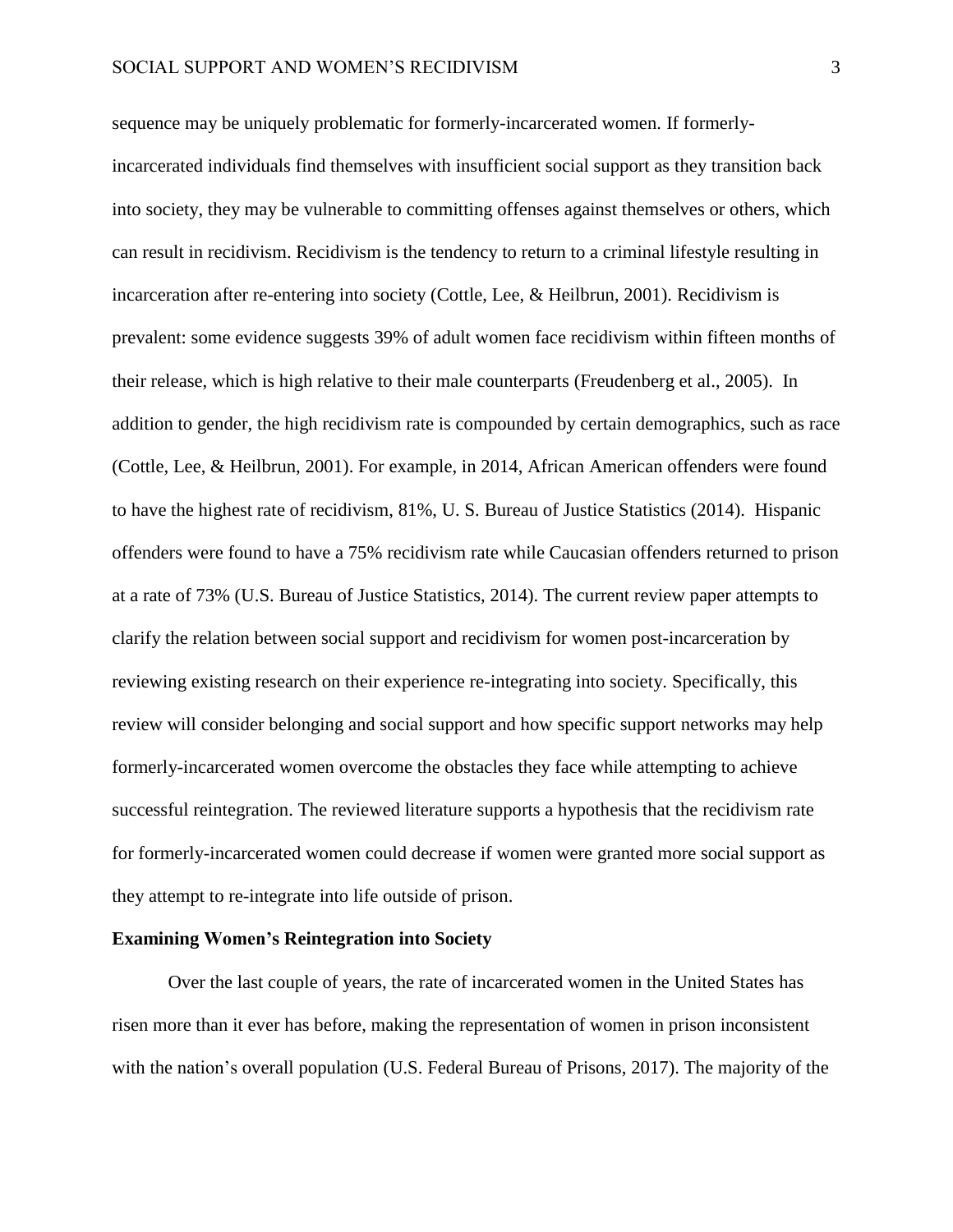women incarcerated will be released, making the integration of formerly-incarcerated women an important area of study (Visher & Travis, 2003). However, there is no "one story" that effectively captures how all of these women re-integrate into society. They represent a diverse array of social demographics, and disproportionally identify with historically marginalized groups (Guerino, Harrison, & Sabol, 2010). Indeed, sixty percent of formerly-incarcerated individuals are minorities and are middle aged (Guerino et al., 2012). In addition, most of these individuals classify themselves as lower on a social and socioeconomic scale as compared to individuals who have not experienced incarceration (Schnittker, 2014). Therefore, an analysis of factors affecting women's post-incarceration re-integration into society must not only identify barriers inhibiting successful reintegration, but do so in consideration of the role of minority and lower social economic status.

Women facing reintegration into today's society after a period of imprisonment usually encounter numerous barriers to their re-entry, such as social isolation from those in the community around them. While little research focuses on support provided during the re-entry process for women in particular, and instead tends to discuss men's process, the existing literature suggests that a lack of acceptance from the community can often impede on women's ability to reacquaint themselves with the necessary parts of a successful life outside of prison (Richie, 2001). This has been shown through qualitative research that interviewed women who have formerly experienced incarceration (Richie, 2001). Women reported that their needs are often ignored or neglected, a demoralizing experience that can make it seem like a successful reintegration is not a possible achievement (Bloom & Brown, 2009). However, those formerlyincarcerated women who are provided with significant support are often able to work towards a successful integration and eventually live a life that meet their personal desires and society's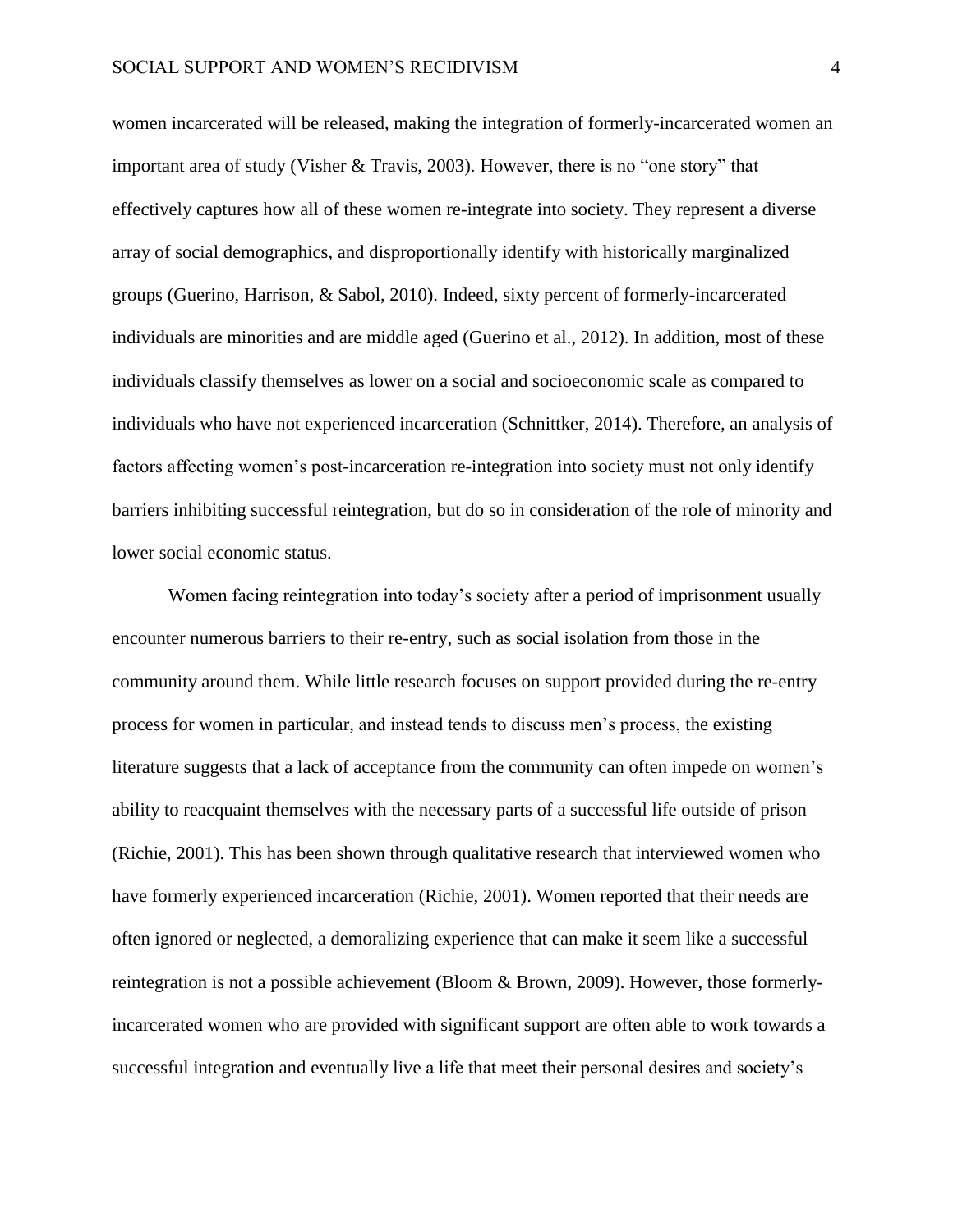expectations of a "good" life (Lambert et al., 2010). Formerly-incarcerated individuals often use social support to help them cope with a diminished self-identity brought about through imprisonment (Lambert et al., 2010). Supportive others can help these women realize their worth and what they can do with their newfound opportunity of freedom that comes with their release from prison (Schnittker, 2014). The barriers of social isolation, therefore, can be confronted through social support: along with belonging, it may be central to the success of the reintegration process.

#### **Belonging and Social Support**

The feeling of belonging drives individuals to form and maintain relationships that fulfill an innate human need for social connection (Lambert et al., 2013). This innate need is met when social connections allow individuals to feel valued by others (Baumeister & Leary, 1995). Once individuals feel valued, they feel a sense of belonging. Belonging is experienced when interpersonal connections allow individuals to comfortably share attitudes, opinions, and characteristics (Hagerty et al., 1996). The more comfort and acceptance felt in the relationships, the stronger the feeling of belonging. Belonging also acts as a coping mechanism for the intense distress individuals experience in that it facilitates proper social support (Cohen & McKay, 1984). When individuals feel a sense of belonging, they are more likely to turn to the source of that comfort and support when dealing with difficult situations rather than commit destructive acts. In addition, this perceived sense of belonging can have a substantial positive impact on individuals' mental health during a stressful period (Thoits, 1995). Positive mental health supports active engagement with society and promotes a positive perception of the concept of community (Lambert et al., 2013). In a series of longitudinal and experimental studies, researchers found that the feeling of belonging grants individuals the mindset that they deserve a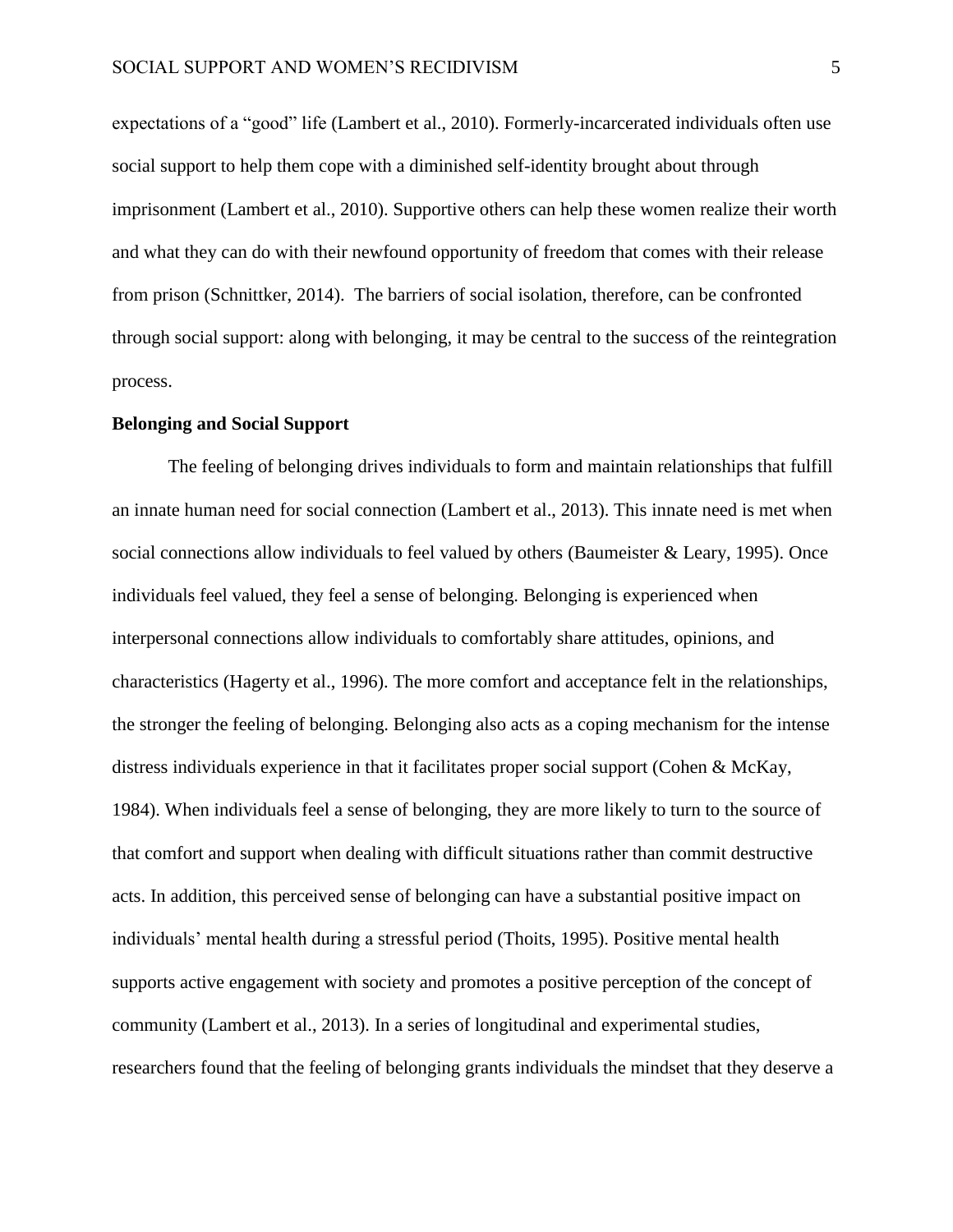meaningful life (Lambert et al., 2013). A combination of a stable sense of belonging and a strong mindset of deserving a meaningful life has been found to potentially enable individuals to gain a confidence in their social identities and pursue goals that benefit themselves and their communities (Haslam, Jetten, Postmes, & Haslam, 2009).

A strong sense of belonging is associated with a greater perception of social support (Hagerty et al., 1996). It can be achieved through stable, positive interactions within meaningful relationships. These relationships grant individuals the opportunity to trust in others (Cavallo, Zee, & Higgins, 2016). The literature has shown that, for women, these interactions of trust need to occur to maintain good psychological and social well-being (Hagerty et al., 1996). Social support and trusting relationships are most effective when they exist among loved ones (Freudenberg et al., 2005). Social support from loved ones is recognized as a factor that helps many individuals overcome stressful situations (Thoits, 1995). However, the experience of being in jail can change relationships with loved ones: many formerly-incarcerated women have fewer, lower quality interactions with loved ones than before their imprisonment, potentially reducing their feelings of belonging which may negativity affect the process of reintegration (Freudenberg et al., 2005).

#### **Identity as an Obstacle to Belonging**

Formerly-incarcerated women benefit from supportive social relationships that promote feelings of belonging, yet they also must navigate challenges related to self-perception. A sense of belonging can provide stability in individuals' perceptions of their self-identity, however, incarceration can negatively alter perceptions of overall worth (Schnittker, 2014). Such negative self-perceptions may hinder any positive thoughts and actions and create self-doubt. In turn, selfdoubt contributes to psychological distress, such as lack of motivation, depression, and suicidal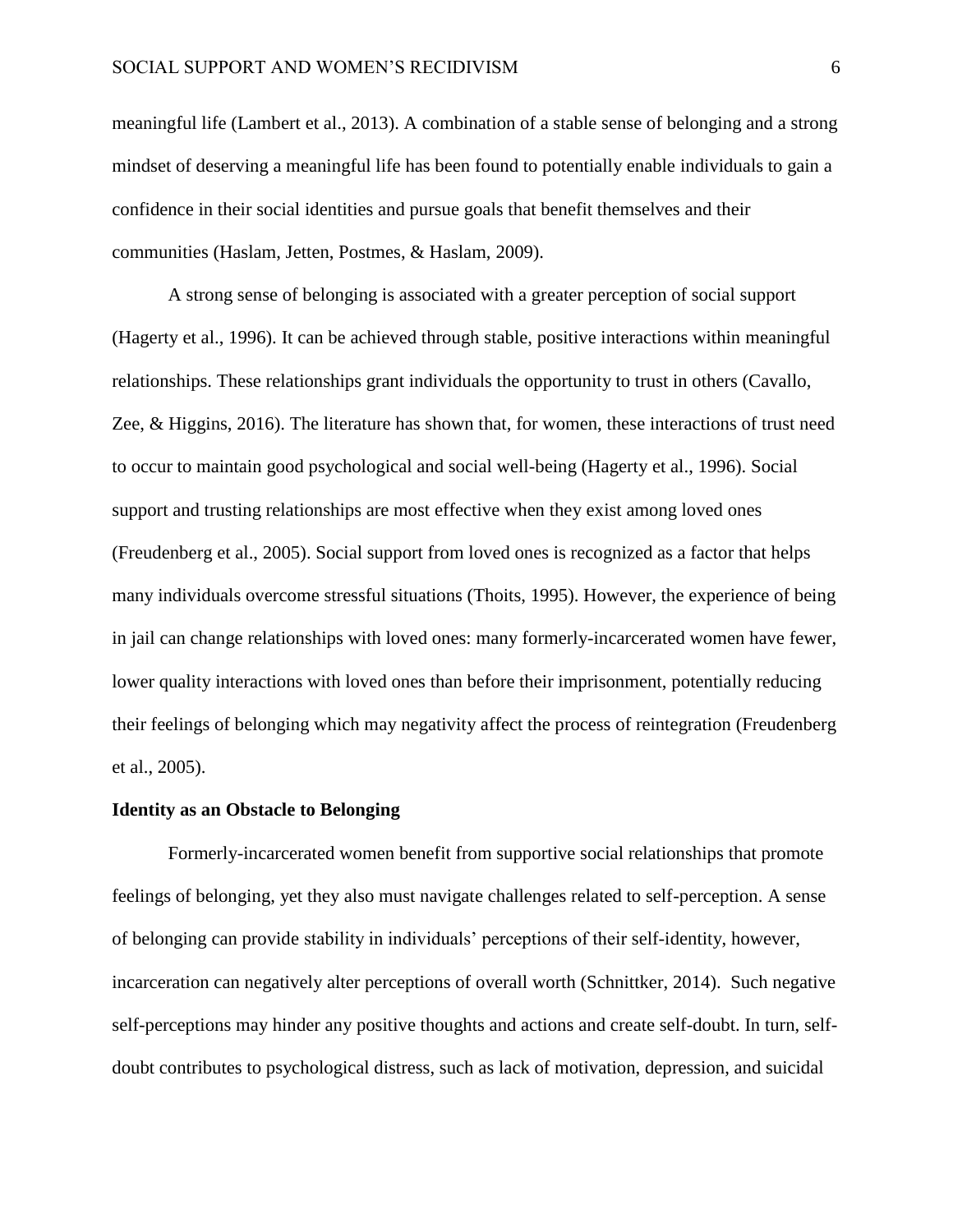thoughts (Hagerty et al., 1996). Additionally, if these women experience reduced feelings of belonging upon release from prison this may exaggerate a negative state of self-perception, which can further promote psychological distress and lack of motivation to live a meaningful life (Stillman et al., 2009; Twenge, Catanese, & Baumeister, 2003). Any type of social alienation and isolation—for example, stigmatization—can discourage a sense of belonging and thwart progress to larger life achievements (Porter, 2014). A stigma acts as a barrier that disrupts potential connections that can be made between people. This disruption of social connections can be detrimental to important aspects of everyday life, such as employment, potentially leading to homelessness or recidivism (Hagerty et al., 1996; Freudenberg et al., 2005). Mental and physical distress experienced by formerly-incarcerated women must be viewed in light of the potential detrimental effects of stigma tied to imprisonment.

**Stigma**. Connecting with other people in order to feel belonging and support can be challenging for formerly-incarcerated women because of certain stigmas tied to incarceration. A stigma is an undesirable label directed towards people perceived to be a part of a particular group, possibly resulting in prejudice or discrimination (van Olphen et al., 2009). Incarceration often leads many individuals to experience stigma after their release. This stigma usually labels previously incarcerated individuals as psychologically and socially inept to re-enter their communities or be active members of society (van Olphen et al., 2009). This stigma may be experienced by incarcerated individuals as expectations or pressures, such that they feel as if they cannot make any mistakes (Lebel, 2012), which is an unrealistic depiction of reintegration. Stigmas can stain formerly-incarcerated individuals' identities such that they perceive themselves as less and less deserving of the kind of "good" life lived by individuals who have not faced incarceration (Porter, 2014). Consistent with the way stigma typically works, most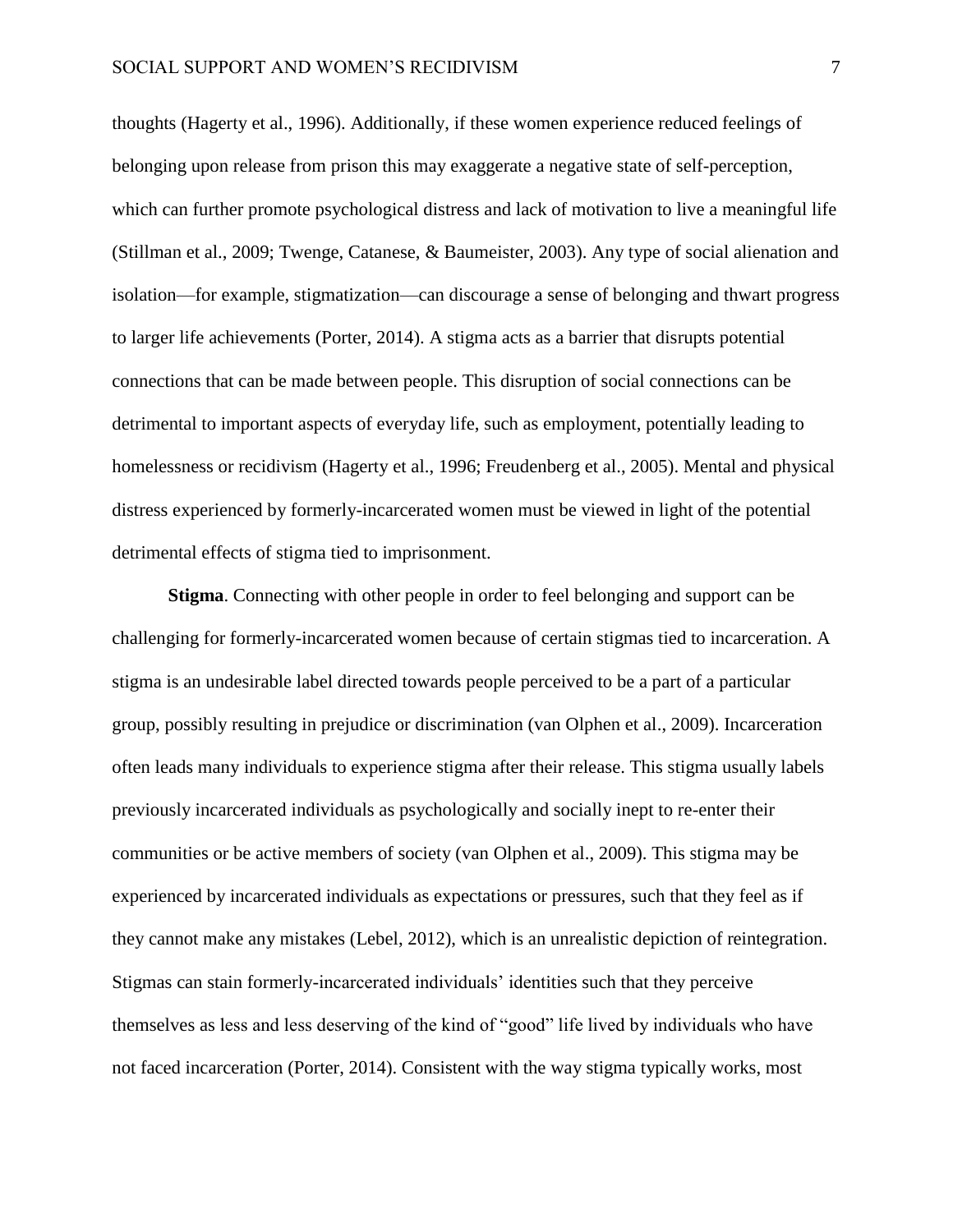individuals who have been incarcerated face social isolation from their family and community connections (van Olphen et al., 2009).

*Stigma and race***.** Formerly-incarcerated individuals may experience stigma and discrimination differently as a function of their racial identity (LeBel, 2012). For example, formerly-incarcerated women of color have been found to be discriminated against more than their Caucasian counterparts (Riche, 2001). This is important to acknowledge as two thirds of those who are facing or have faced incarceration are women of color (Richie, 2001). These women are more commonly discriminated against on the account of their racial identity, which may have adverse effects on their attempt to reintegrate into society (LeBel, 2012). Stigmatization can ostracize minority women from the social support they need in order to have a successful re-entry (Porter, 2007).

Focusing on the reintegration of Hispanic or Latino individuals is important as they make up thirty percent of the currently incarcerated population which is soon to be released (Freudenberg et al., 2005). The racial disparities faced by Hispanic and Latino individuals, in such arenas as socioeconomic status and heath care, are particularly challenging for those who have experienced incarceration (Freudenberg et al., 2005). The lack of support and opportunity for help in the process of reintegration puts this population at a disadvantage. There is existing literature that demonstrates a concerning detriment in the lack of resources available to formerlyincarcerated Hispanic and Latina women, resources that would address important health issues such as pregnancy and HIV testing (Freudenberg et al., 2005). However, there is a gap in the literature regarding the specific social disadvantages that are faced by formerly-incarcerated women who are Hispanic or Latina. This gap in the literature is problematic because 33.6% of current incarcerated people identify as Hispanic or Latino (U.S. Federal Bureau of Prisons,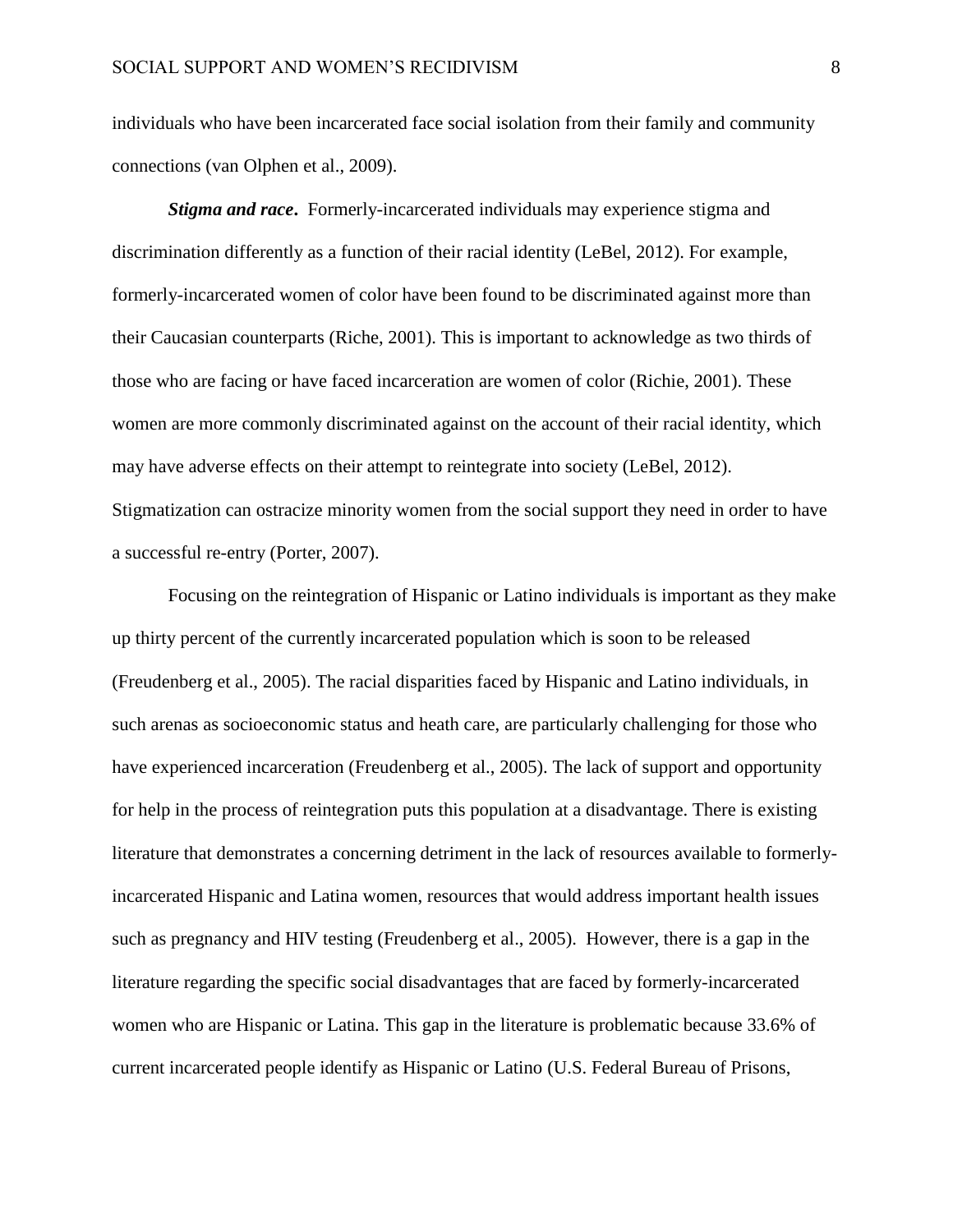2017).

*Stigma and gender.* Being a woman can compound the potential damaging effects of an incarceration stigma. Formerly-incarcerated women have been found to have more minimal social support relative to their male counterparts (Covington, 2007). This social isolation can contribute to recidivism rates in that many of these women are unprepared to meet the challenges and barriers of readjustment if they must face them alone. These women report feeling more marginalized than many formerly-incarcerated men, potentially because certain gender-based stereotypes require women, but not men, to refrain from being disruptive and be an active member of society (Richie, 2001; van Olphen et al., 2009). Unrealistic expectations along with a lack of support can set women up for failure at a successful reintegration.

Women are likely to be affected by negative mental health and thus lose potential opportunities to achieve a "good" life (Richie, 2001). Mental illness such as depression and posttraumatic stress disorder, can make it difficult for formerly-incarcerated women to successfully re-integrate into society by disrupting their everyday attempts of achieving it (Riche, 2001). With a higher chance of experiencing mental illness comes more societal issues, such as isolation or alienation, that can further challenge women's ability to re-establish their perceived good life. Exacerbating mental health challenges, women receive less support from governmental and communal settings relative to men, such as fewer transitional workplace programs and fewer available therapies, which collectively can interfere with successful re-entry from a postincarceration setting (Bloom & Covington, 2004). Beyond social services, a lack of social support from families and friends can limit many formerly-incarcerated women's intentions to seek help for mental health issues, such as therapy, that would drive a successful re-entry into communities (van Olphen et al., 2009). The lack of acceptance from formerly-incarcerated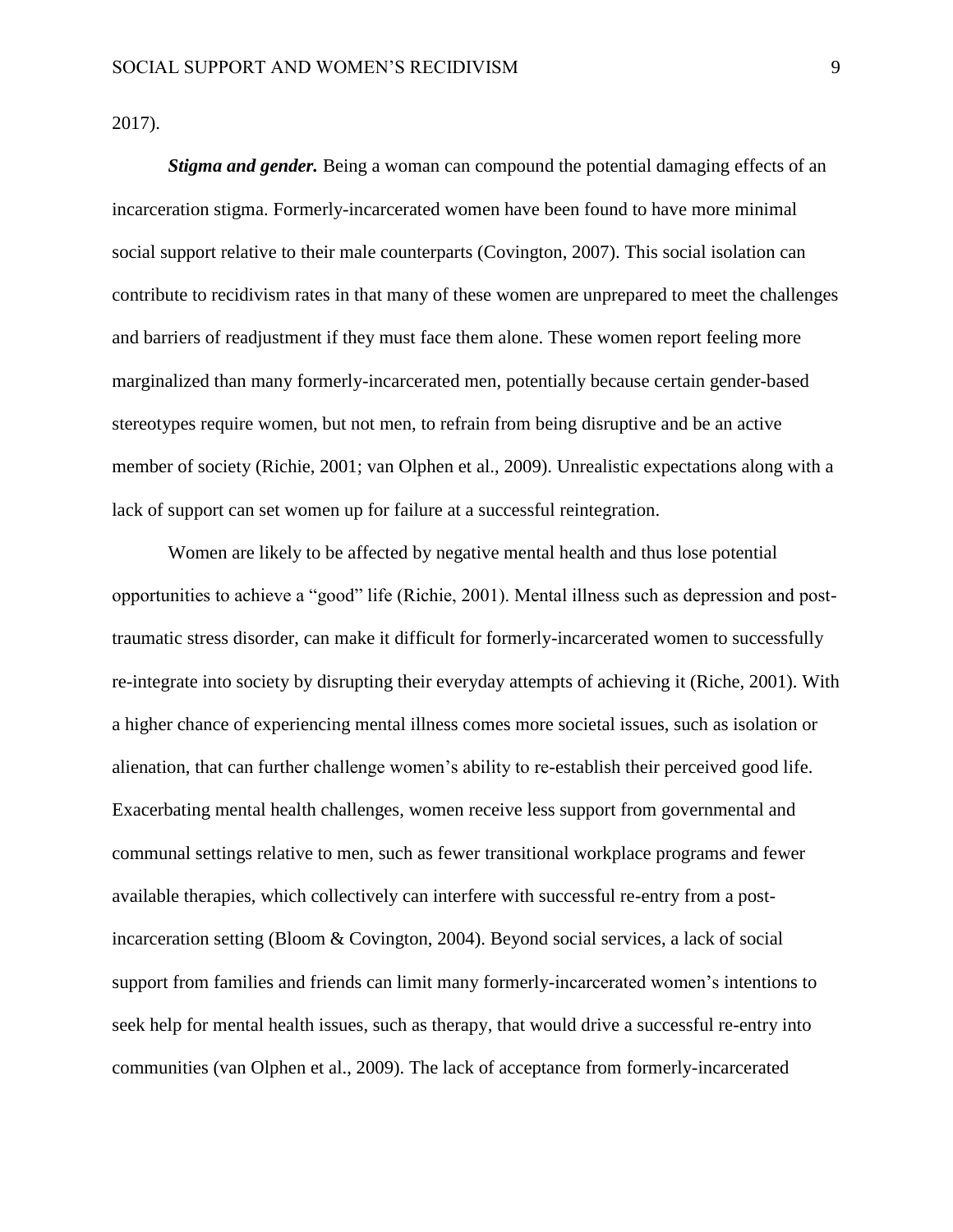women's social networks and communities has a negative effect on many women's ability to reintegrate into their communities (Riche, 2001). In addition, these women are marginalized economically relative to men, such that they have less access to public assistance that they might need in order to to maintain a job and earn a steady income (Greenfeld & Snell, 1999). This means they have fewer potential economic opportunities relative to men. Their economic disadvantage, coupled with the array of consequences associated with stigma can hinder women who have experienced incarceration from easily achieving successful reintegration.

#### **Sources of Social Support**

Interactions that occur frequently with individuals that promote "good" choices are essential to the reintegration success of formerly-incarcerated women (Cavallo et al., 2016). These interactions are found particularly effective when they occur with loved ones, i.e., within stable, pre-existing relationships (Freudenberg et al., 2005). Along with the stability of the interactions, the promotion of what a good life consists of is important. Research has found that those individuals who guide others towards "the right way" can have an effective impact on who they are helping (Cavallo et al., 2016). Formerly-incarcerated women who are guided by individuals who promote their well-being, for example their success at reintegration into society and their communities, have more opportunity to reach their re-entry goals and what they perceive as a "good" life.

**Foundational social support.** While little literature exists that addresses how the overall environment of a living space can contribute to the attitudes of the individuals who reside there, it is important to study when examining the reintegration process of formerly-incarcerated individuals. Many return to the same neighborhood they lived in previous to their imprisonment (Richie, 2001). This suggests that these women are returning to the same relationships,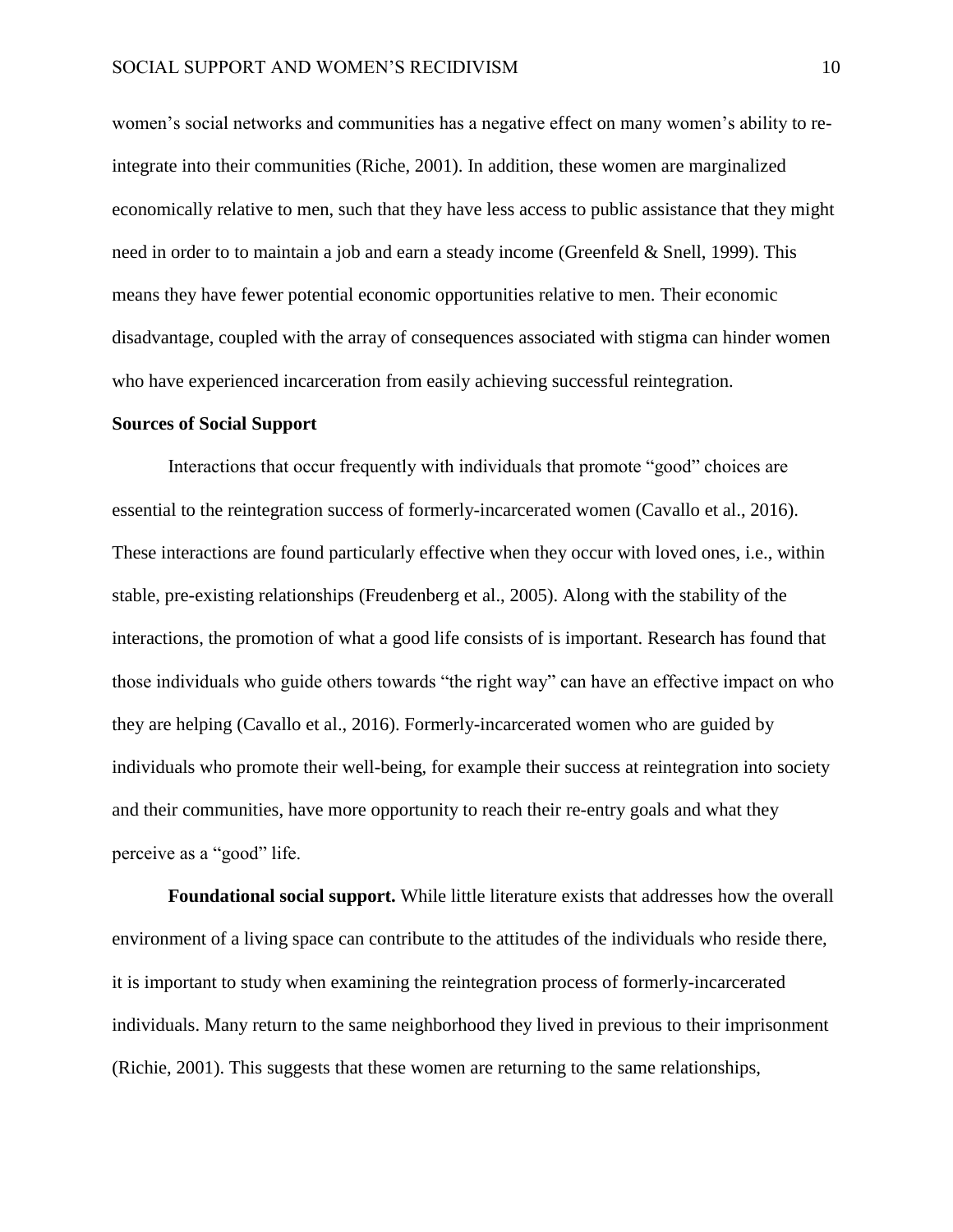dynamics, and pressures that were present when they engaged in behaviors that led to incarceration. A return to the same situation could potentially lead to further destructive behaviors, such as violent crimes, and ultimately to recidivism (Leverentz, 2011). The literature shows that community members often judge formerly-incarcerated women's worth during their re-entry based on unrealistic standards. Family and community members can judge off of harsh moral standards and are often reluctant to treat formerly-incarcerated women as an equal (Dodge & Pogrebin, 2001). These standards normally are not uniform and are ultimately used by community members to judge if individuals are redeemable or not (Leverentz, 2011).

*Family*. The families of women who have experienced incarceration undergo many sacrifices, such as financial instability and a change to the family dynamic (Guerino et al., 2012). The normal family dynamic becomes unbalanced when one member is incarcerated, even if temporarily. Also as most incarcerated individuals come from families with low socioeconomic backgrounds any additional expenses that may come with incarceration can make finances even more difficult (Guerino et al., 2012). The added financial and emotion stress of a family member's incarceration can cause the other family members to experience a multitude of negative emotions. Results of this could be negative mental and physical health, especially for children (Heidemann, Cederbaum, & Martinez, 2016a). Having a family member incarcerated also can impact the behaviors of family members, again with the emphasis on children (Heidemann et al., 2016a). For example, children who grow up in an environment with incarceration present within their family dynamic are more likely to engage in criminal activity that could potentially result in their own incarceration (Heidemann et al., 2016a). This endless cycle continuously alters the strength of familial relationships.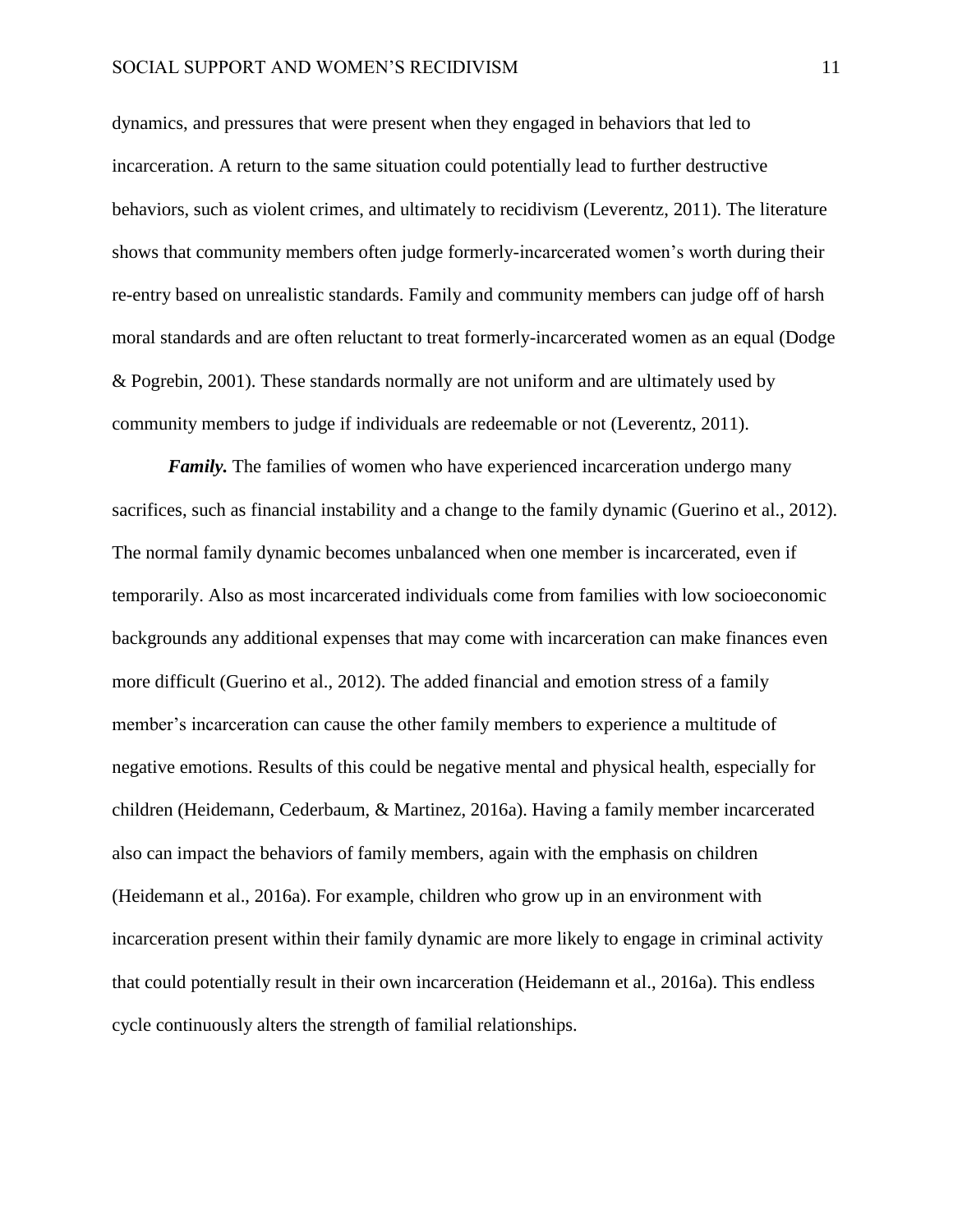Each of these challenges can impede family members' willingness and/or ability to maintain relations with the member who has experienced incarceration. For example, these negative emotions and behavioral problems occurring in response to the incarceration can impact the family's decisions to continue to contact and support the member who has faced incarceration (Christian, Martinez, & Martinez, 2016). Regarding all of these adversities, being in the position of deciding whether to maintain relations and support a family member who has experienced incarceration is a challenge. This decision to support, unfortunately, is often made when the family members themselves are not receiving enough support from others (Christian et al., 2016). This can result in a choice *not* support the family member experiencing incarceration, putting that individual at a disadvantage during and after his or her incarceration. However, when family members do choose to help their loved ones who have experienced incarceration, they make a positive impact on the reintegration process (Christian et al., 2016; Guerino et al., 2012).

*Mother-child relationships.* When positive, familial relations can be a strong form of social support that can grant individuals the motivation to live a meaningful life (Lambert et al., 2010). One of the most powerful relationship that actively affects formerly-incarcerated women's life choices is the mother-child relationship (Brown & Bloom, 2009). However, there are many difficulties that exist within these women's roles as mothers that can lead to poor relations, and thus poor life choices. For example, a large obstacle is facing the stigma of being a "bad mother" (Brown & Bloom, 2009). More than half of formerly-incarcerated women did not finish high school, decreasing the chance of receiving employment that can stably support a family (Brown & Bloom, 2009). These unstable conditions can create challenging environments for their children who may be exposed to delinquent activities, possibly placing them at risk to face incarceration themselves (Myers, Smarsh, Amlund-Hagen, & Kennon, 1999). Such a turn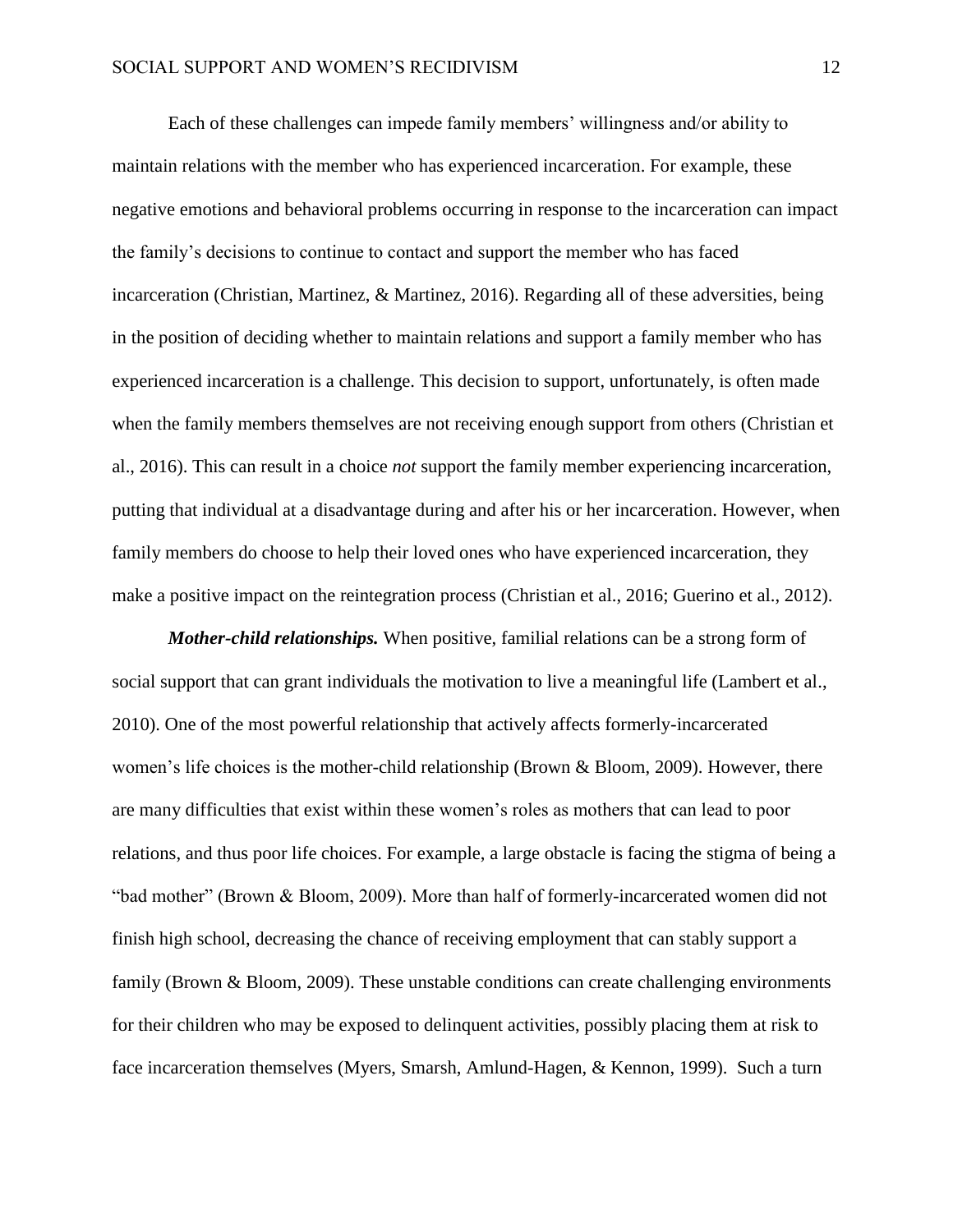of events may feed a perception that formerly-incarcerated women are not "good mothers." Along with the challenges that an incarceration stigma presents, they also often feel guilty for abandoning their children (Heidemann et al., 2016a). These mothers often feel guilty that their presence in prison required that they place their children in a situation in which they had to "fend for themselves" without their mother present.

Being a strong role model for children motivates many previously-incarcerated women to try to achieve their perceived good lives (Heidemann et al., 2016a). The second chance to be with and raise their children is a powerful motivation that many formerly-incarcerated women use to work hard towards their re-entry goals and avoid recidivism. Acceptance and support from their own children is a main goal for many of these mothers, a goal that they perceive will be indicative of whether they have achieved re-integration success (Heidemann et al., 2016a). Although how mothers benefit from their children in terms of direct social support is not specifically identified, the combination of the love and true connection is enough to empower many formerly-incarcerated women (Tasca, Mulvey, & Rodriguez, 2016).

*Surrounding community***.** When families cannot fully support members who have experienced incarceration, communities often can assist with the reintegration process. For example, among the many challenges intertwined with the reintegration process are finances and unemployment (Visher, 2013). Community support can come through small business owners providing employment for formerly-incarcerated individuals (Clear, Rose, & Ryder, 2001). Formerly-incarcerated women can then become more stable with their finances, reducing their economic stressor. Along with improved finances, hiring individuals who have experienced incarceration grants them the opportunity to learn social skills and practice a solid work ethic that can benefit them in many areas of their lives (Clear et al., 2001).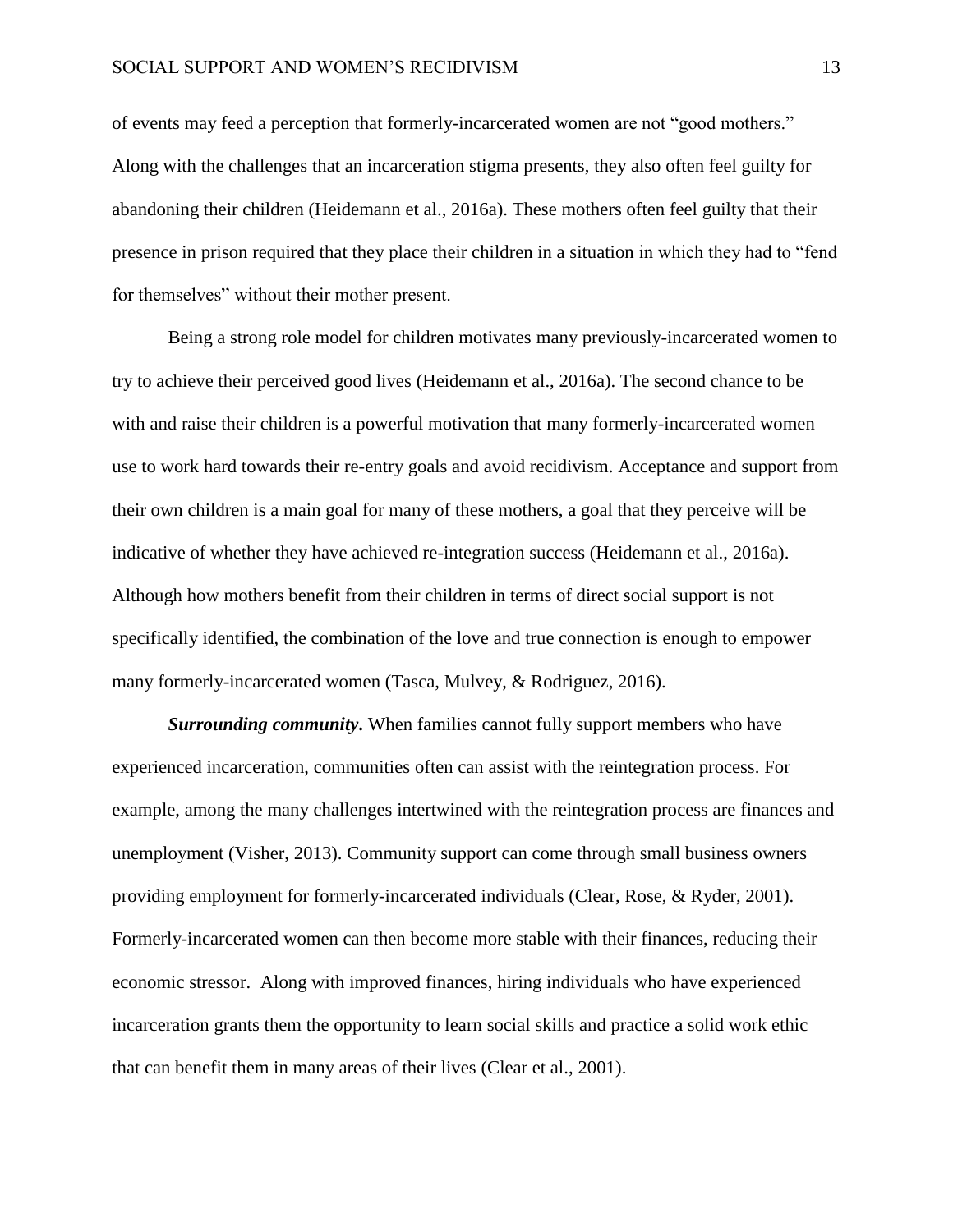The opportunity for formerly-incarcerated women to have employment is derived from the trust of the members of the community. Having the second chance to be an active member in society demonstrates a positive community response and source of support for them (Leverentz, 2011). This trust can trump other inhibitors, such as stigma, that these women face and give them the proper encouragement to work towards their re-entry goals. This positivity and motivation promotes positive mental health and self-worth (Leverentz, 2011). If these individuals have positive mental health and self-worth they will be more likely to take the chance to form relationships with other community members. This can ultimately strengthen their social identity in the community and continue the needed development of their neighborhood (Clear et al., 2001). This progress allows formerly-incarcerated women to continue to strive towards achieving their reintegration goals and their perception of their good life.

A positive neighborhood environment, whether it is the same one as before incarceration or not, can play a helpful role in the success reintegration of formerly-incarcerated women. If communities promote the successful reintegration of these women, the individuals and their families would live "good" lives (Dodge & Pogrebin, 2001). The development and support of the members, anyone who contributes to the community such as neighbors and business owners, can impact the reintegrating individuals economically, psychologically, and socially (Clear et al., 2001).

## **New Sources of Social Support**

Much evidence suggests that social support from pre-existing networks (e.g., friends, family) can fall short for women after they are released from prison (Freudenberg et al., 2005; Lebel, Richie, & Maruna, 2015). This may explain why many women seek social support in new relationships with other formerly-incarcerated people (Schnittker, 2014). It can act as a buffer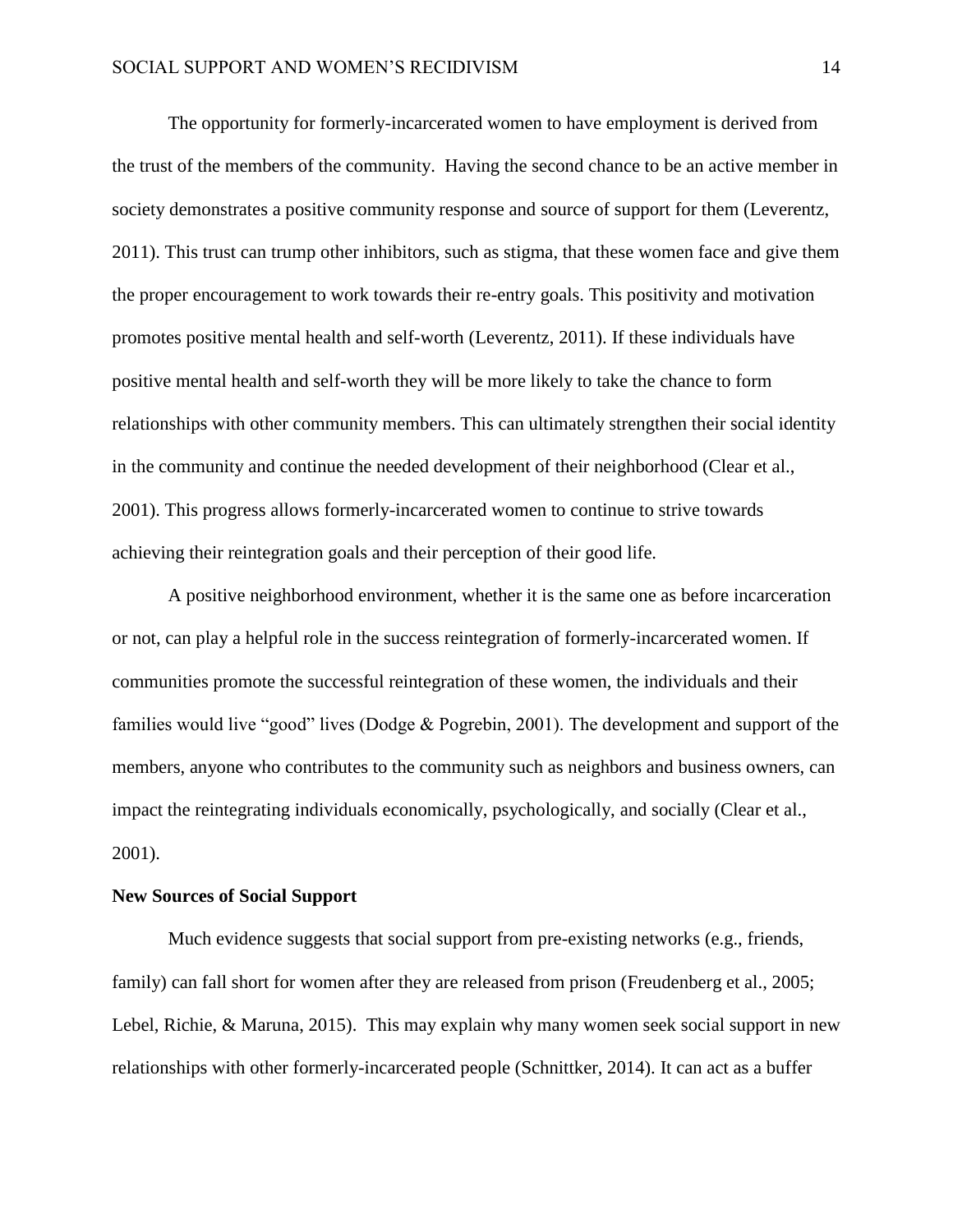from stress and promote feeling of belonging with those who have shared similar experiences (Lebel et al., 2015). It is difficult for those who have not experienced incarceration to understand the difficulties that women endure previous to, during, and especially after their incarceration (Schnittker, 2014). Thus the mentor-mentee relationship that often emerges between two previously incarcerated women often helps both parties. The individuals who act as mentee in the relationships learn methods to potentially increase their success at reintegration in society (Gartner & Riessman, 1965). The individuals who act as mentors have been found to deem themselves more worthy of the advice they share with their mentees and continue to work towards their own success at reintegration (Gartner & Riessman, 1965).

**Mentorship.** The literature suggests that people who help others, for example motivating them, also benefit, such as becoming more motivated (Gartner & Riessman, 1965). The recent literature highlights the value of mentorship to those undergoing tough circumstances by individuals who have previously experience the same circumstances, such as homelessness and incarceration (Lebel et al., 2015). Formerly-incarcerated women can act as mentors and facilitate the process of reintegrating into society for women who are beginning their journey (Lebel et al., 2015). These women often feel the most comfortable addressing the real issues preventing them from a successful re-entry into society when they do not feel the negative presence of stigma and discrimination (Schnittker, 2014). They often find this space among other formerly-incarcerated women. They can learn from other formerly-incarcerated women who have already experienced reintegration, receiving potentially useful information to help some expected obstacles. This form of social support empowers many of these women to continue to strive to live a meaningful life (Lebel et al., 2015). This guidance can be received in many settings, such as one-on-one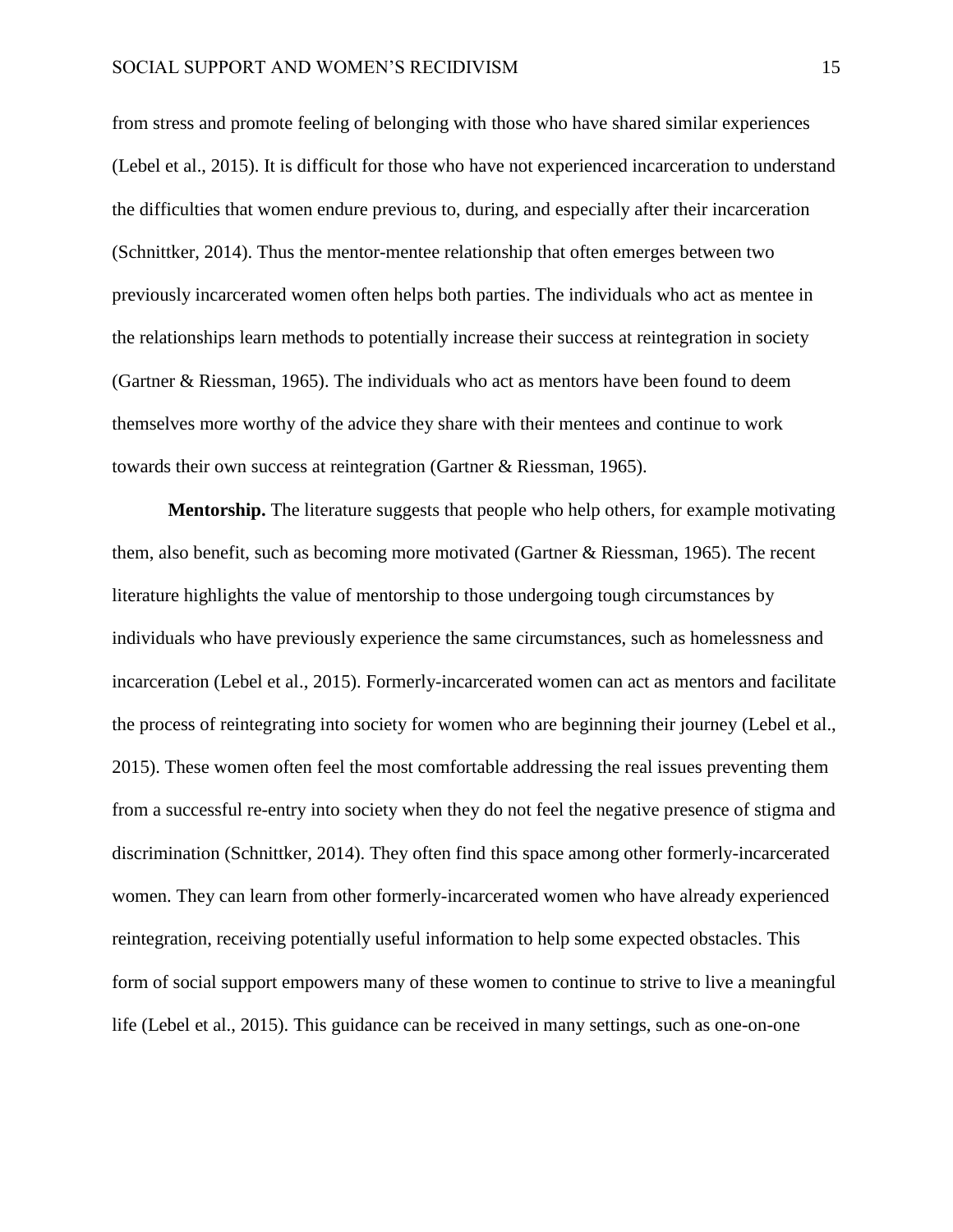guidance, however self-help groups shave been found also to be an effective method (Gartner & Riessman, 1982).

*Benefits of self-help.* Self-help groups are defined as small structured groups that offer mutual guidance for all members (Gartner & Riessman, 1982). Mentorship is a form of self-help groups that allows the mentor and mentee to experience the benefits of social support while learning from each other's experiences. This pairing allows a strong connection to form between individuals who have experienced similar situations, increasing productivity and accomplishment (Gartner & Riessman, 1982). Research shows formerly-incarcerated women utilize their drive for successful reintegration better when those who share their experience support them through deep connections (Heidemann, Cederbaum, Martinez, & Lebel, 2016b). They can act as mentors to those who are just beginning their reintegration process. This allows the individuals to feel comfortable to share their real feelings and issues without the judgment of those who do not understand their specific experiences (Tasca et al., 2016). The fear of discrimination and exclusion decreases when individuals who share experiences work together rather than with a professional staff member (Heidemann et al., 2016b). The specific interdependency former within the group can help formerly-incarcerated women overcome any negative influences that exclusion might have on their physical or mental health (Lebel, Richie, & Maruna, 2015).

*Empowerment of others***.** Formerly-incarcerated women often volunteer and work to form open communities in which other individuals similar to them can remain oriented towards successful reintegration. A majority of these women who empower others to work hard towards successful integration and living also empower themselves to maintain the life that they have worked so hard to achieve (Heidemann et al., 2016b). This self-taught empowerment acts as a constant reminder of positive sense of self and worth (Lebel et al., 2015). This opportunity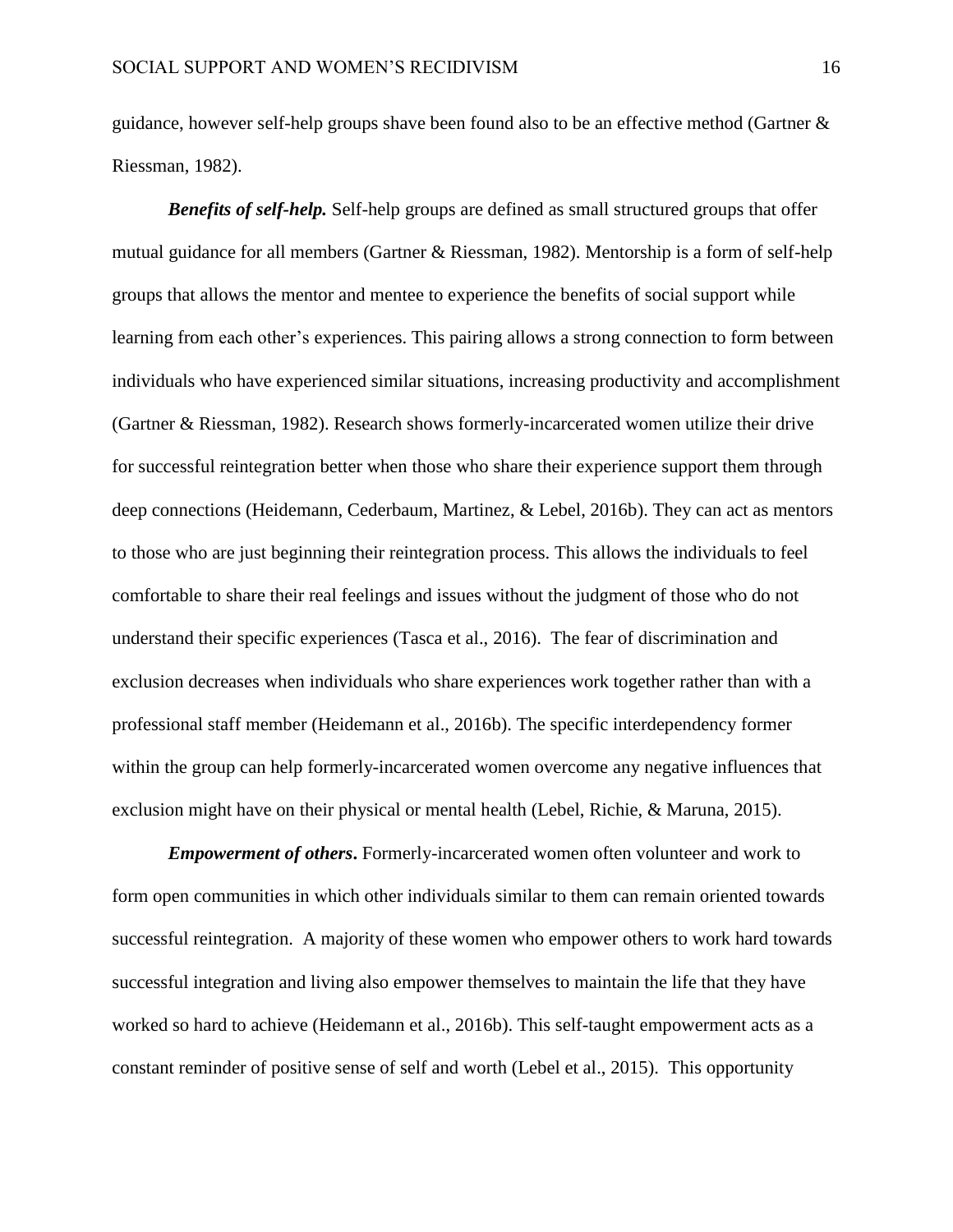keeps formerly-incarcerated women connected and focused on something positive, which may help them abstain from negative temptations that could result in recidivism (Tasca et al., 2016). The literature shows that use of formerly-incarcerated women as staff of reintegration programs is very successful (Lebel et al., 2015). Such evidence suggests that more employment opportunities under this category should be available to these women to promote better financial security and more social support (Lebel et al., 2015).

When formerly-incarcerated women achieve their re-entry goals, they create their own positive perception of their families and communities (Heidemann et al., 2016b). This is important in the sense of motivating their children and other formerly-incarcerated women to achieve "good" lives. It has been found that having a mother presently or formerly experience incarceration increases the likelihood of children developing mental health problems (Tasca et al., 2016). In turn, disruptive mental health can lead to destructive behaviors, potentially putting children at risk of their own incarceration (Heidemann et al., 2016b; Lambert et al., 2013; Tasca et al., 2016). This detrimental chain needs to be addressed more in the literature as parent incarceration is a main cause of younger adolescent incarceration (Cottle et al., 2001). Further research should look into what factors can help formerly-incarcerated mothers maintain positive relations with their children in order to reduce the rate of recidivism.

#### **Conclusion**

With rates of women's incarceration still on the rise in the United States (U.S. Bureau of Justice Statistics, 2014; U.S. Federal Bureau of Prisons, 2017) and the recidivism risk heightened without sufficient support post-incarceration, studying this vulnerable population is critical. With more research addressing this specific population, not only might new interventions be developed to support successful re-entry into society, but existing transitional programs and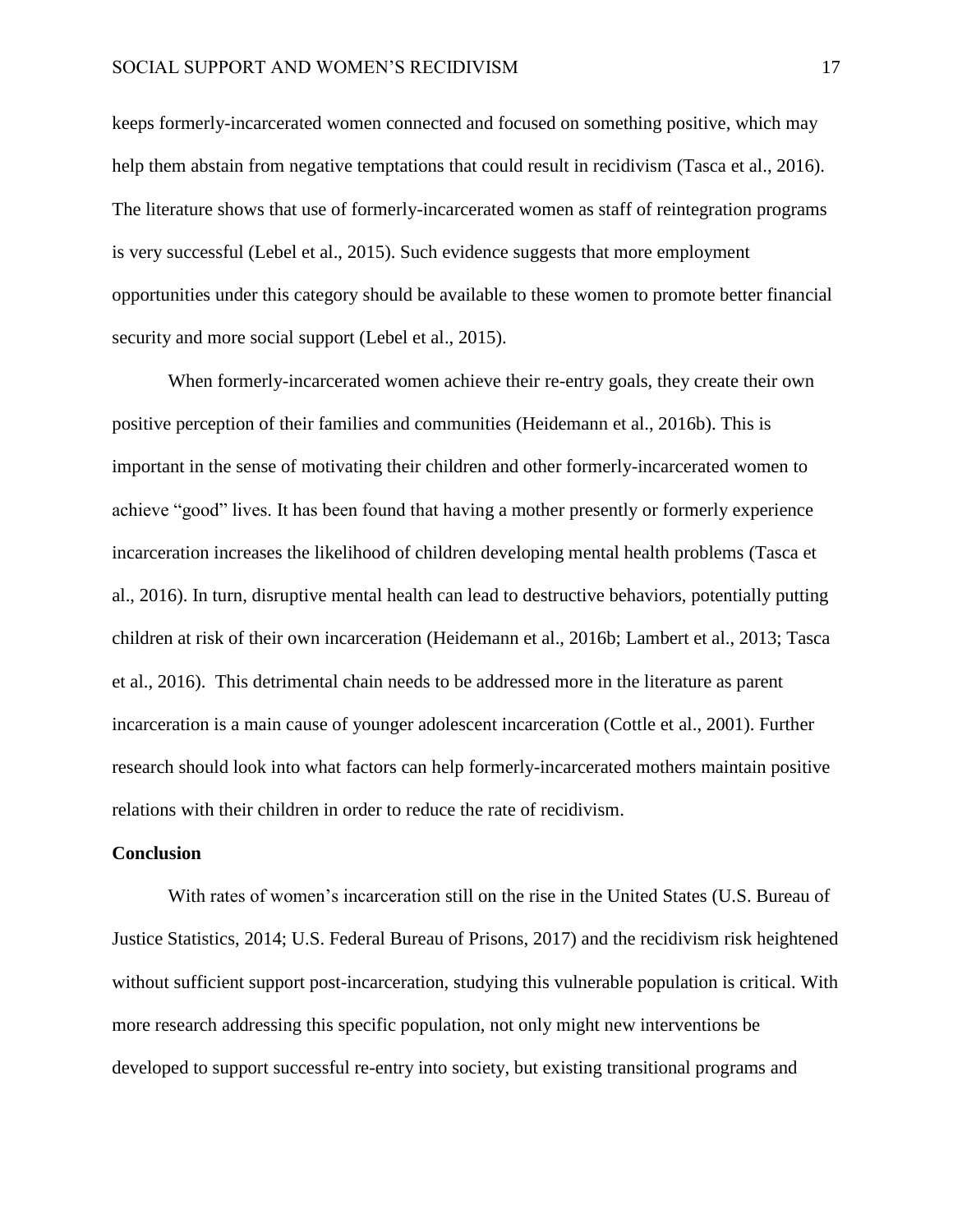therapies that have already demonstrated success can be modified and expanded on in order to help more of these women (Bloom & Covington, 2004; Lebel et al., 2015). A successful re-entry is important in order to promote better psychological and social well-being of not only formerly incarcerated women but also members of their respective communities, including their own children who are more at risk for incarceration by having parent who has experienced punishment for criminal activity (Hagerty et al., 1996; Riche, 2001; Heidemann et al., 2016a). In order to strengthen these transitional programs and fully support this population, additional research on the experiences of formerly-incarcerated women should also be conducted. Such research could illuminate the intersection of demographics and different forms of social support. Of particular interest is the intersection of minority demographics (e.g., minority race or sexual orientation), which can compound discrimination and vulnerability, with the negative stigma of incarceration. Research might particularly attend to the concerns, risks, and needs of postincarcerated women who have minority ethnic identities, specifically Hispanic and Latina women, minority sexual orientations, and lower socio-economic status. These demographics represent many women who are currently or formerly incarcerated and more information on how these demographics predict their experiences could benefit many women (U.S. Federal Bureau of Prisons, 2017). Research that leads to clear recommendations could assist formerly-incarcerated women navigate the challenge of re-entry into society, and encourage their ability to create and sustain relationships that provide social support and a sense of belonging.

Research has supported that an accepting community can encourage formerlyincarcerated women to participate in behaviors that are less likely to result in recidivism (Dodge & Pogrebin, 2001; Tasca et al., 2016). In order to promote healthy and productive lifestyle choices, social programs might prioritize educating community members about the needs of this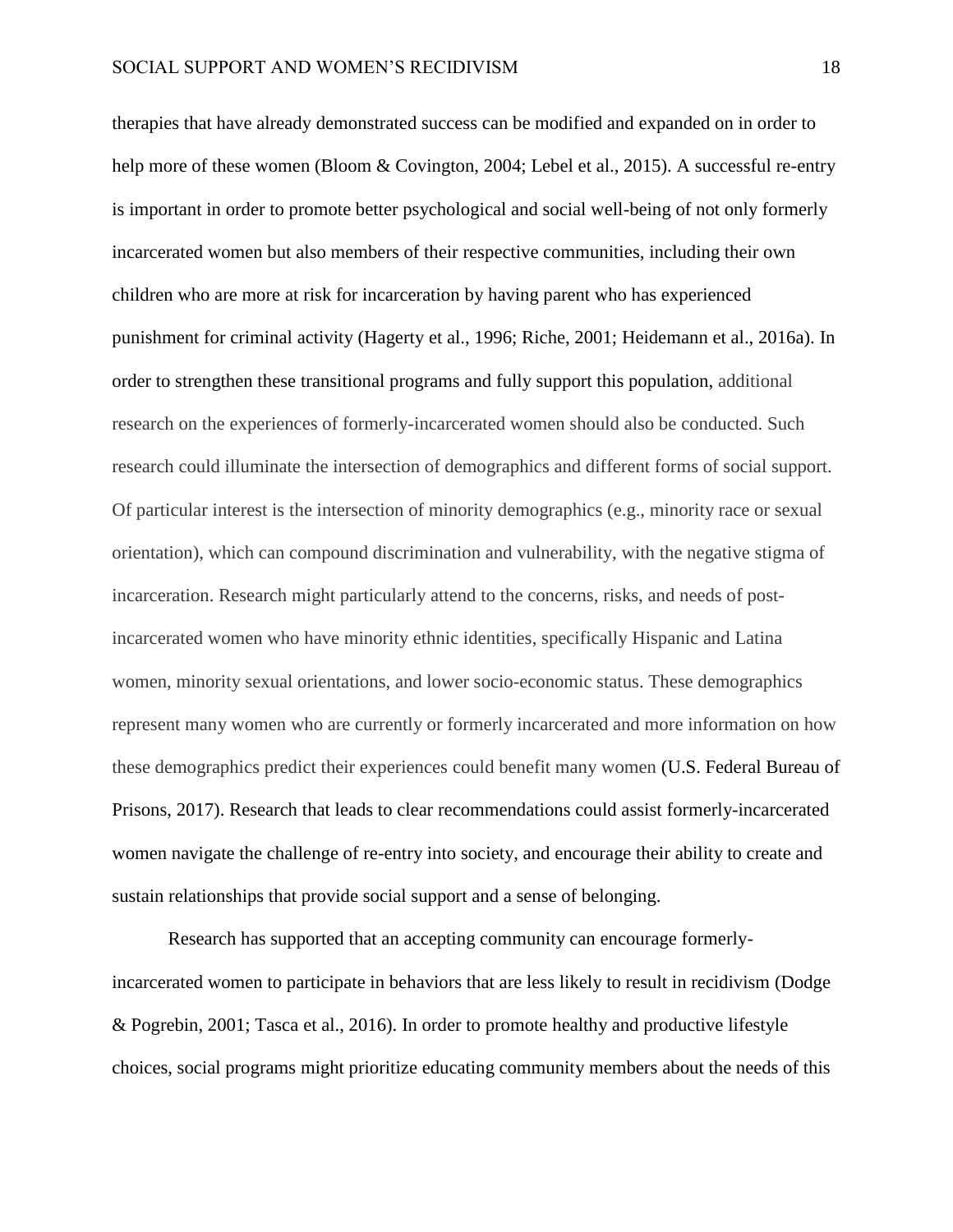population. This might help reduce stigma and increase the practical and logistical support that helps sustain life outside of prison. By understanding the obstacles these women face and recognizing that most of these women are highly motivated to reform their behaviors, communities may be more prepared to create opportunities, which could have positive effects on formerly-incarcerated women's attempt to re-enter into society. With an overall change of communities' attitudes, we could see more drive for reform on a global level, which could support the overall population of women who have experienced incarceration. More research is necessary to identify systematic changes that might help women during their transition back into society, laying the groundwork for them to have more societal support, for example, less stigmatization and more resources, in order to help formerly-incarcerated women achieve a successful reintegration and live a positive life.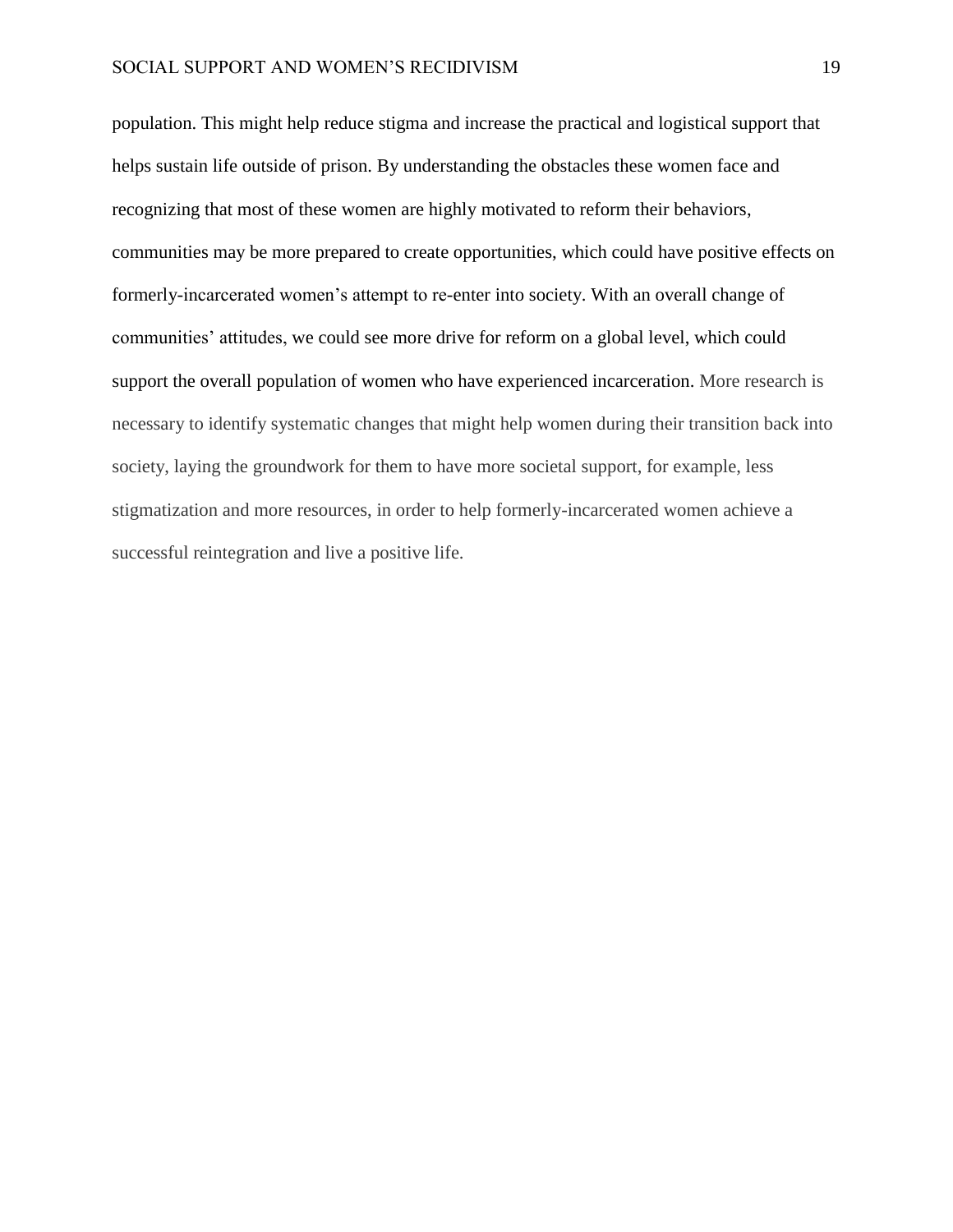### References

- Baumeister, R. F., & Leary, M. R. (1995). The need to belong: Desire for interpersonal attachments as a fundamental human motivation. *Psychological Bulletin, 117*, 497-529. doi:10.1037/0033-2909.117.3.497
- Bloom, B., Owen, B., & Covington S. (2004). Women offenders and the gendered effects of public policy. *Review of Policy Research, 21,* 31-48. doi:10.1111/j.15411338.2004.00056.x
- Brown, M., & Bloom, B. (2009). Reentry and renegotiating motherhood. *Crime & Delinquency, 55*, 313-336. doi:10.1177/0011128708330627
- Cavallo, J. V., Zee, K. S.,  $\&$  Higgins, E. T. (2016). Giving the help that is needed: How regulatory mode impacts social support. *Personality and Social Psychology Bulletin, 42,* 1111-1128. doi:10.1177/0146167216651852
- Christian, J., Martinez, D. J., & Martinez, D. (2016). Beyond the shadows of the prison: Agency and resilience among prisoners' family members. *And Justice for All: Families & the Criminal Justice System,1,* doi:10.3998/groves.9453087.0004.001
- Clear, T. R., Rose, D. R., & Ryder, J. A. (2001). Incarceration and the community: The problem of removing and returning offenders. *Crime & Delinquency, 47,* 335-351. doi:10.1177/0011128701047003003
- Cohen, S., & McKay, G. (1995). Social support, stress and the buffering hypothesis: a theoretical analysis. *Psychological Bulletin, 92,* 310-357. doi:10.1037//0033-2909.98.2.310
- Cottle, C.C., Lee R. J., & Heilbrun, K. (2001). The prediction of criminal recidivism in juveniles. *Criminal Justice and Behavior, 28,* 367-394. doi:10.1177/0093854801028003005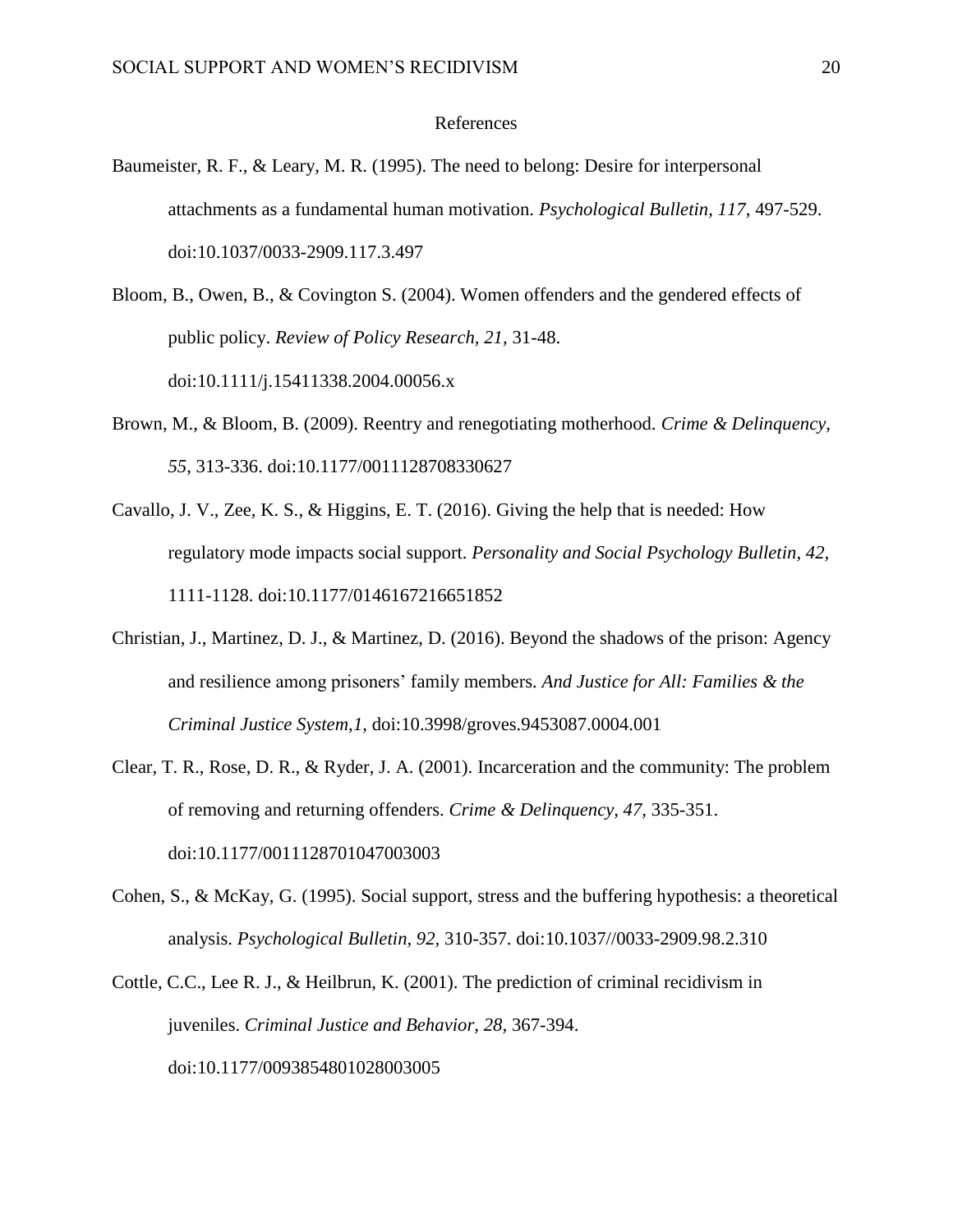- Covington, S. (2007). Women and the criminal justice system. *Women's Health Issues, 17*, 180- 182. doi:10.1016/j.whi.2007.05.004
- Dodge, M., & Pogrebin, M. R. (2001). Collateral costs of imprisonment for women: Complications of Reintegration. *The Prison Journal, 81(1),* 42-54. doi:10.1177/0032885501081001004
- Freudenberg, N., Daniels, J., Crum, M., Perkins, T., & Richie, B. E. (2005). Coming home from jail: The social and health consequences of community reentry for women, male adolescents, and their families and communities. *American Journal of Public Heath*, *95*, 1725-1736. doi:10.2105/ajph.2004.056325
- Gartner, A. J., & Riessman, F. (1982). Self-help and mental health. *Hospital & Community Psychiatry, 33*, 631-635. doi:10.1176/ps.33.8.631
- Hagerty, B. M., Williams, R. A., Coyne, J. C., & Early M. R. (1996). Sense of belonging and indicators of social and psychological functioning. *Archives of Psychiatric Nursing, X*, 235-244. doi:10.1016/s0883-9417(96)80029-x
- Haslam, S. A., Jetten, J., Postmes, T., & Haslam, C. (2009). Social identity, health and wellbeing: an emerging agenda for applied psychology. *Applied Psychology, 58,* 1-23. doi:10.1111/j.1464-0597.2008.00379.x
- Heidemann, G., Cederbaum, J. A., & Martinez, S. (2016a). Beyond recidivism: How formerly incarcerated women define success. *Affila: Journal of Women and Social Work, 31(1),* 24-40. doi:10.1177/0886109915581702
- Heidemann, G., Cederbaum, J. A., Martinez, S., & LeBel, T. P. (2016b). Wounded healers: How formerly incarcerated women help themselves. *Punishment & Society, 18(1)*, 3-26. doi:10.1177/1462474515623101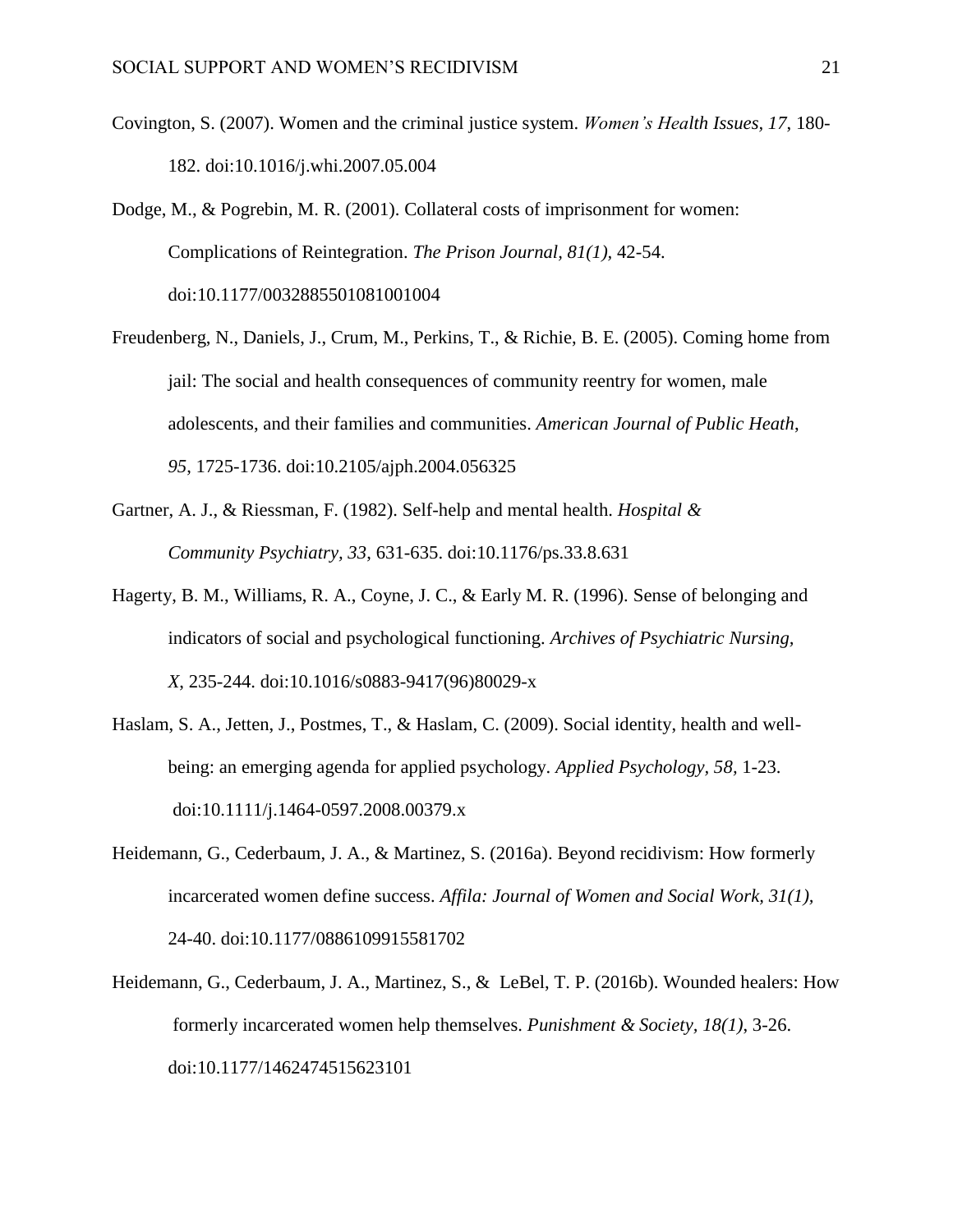- Lambert, N. M., Stillman, T. F., Hicks, J. A., Kamble, S., Baumeister, R. F., & Fincham, F. D. (2013). To belong is to matter: Sense of belonging enhances meaning in life. *Personality and Social Psychology Bulletin*, *39*, 1418-1427. doi:10.1177/0146167213499186
- LeBel, T. P. (2012). "If one doesn't get you another one will": Formerly incarcerated persons' perceptions of discrimination. *The Prison Journal, 92(1),* 63. doi:10.1177/0032885511429243
- Lebel, T. P., Richie, M., & Maruna, S. (2015). Helping others as a response to reconcile a criminal past: The role of the wounded healer in prisoner reentry programs. *Criminal Justice and Behavior, 42,* 108-120. doi:10.1177/0093854814550029
- Leverentz, A. (2011). Neighborhood context of attitudes toward crime and reentry. *Punishment & Society, 13(1),* 64-92. doi:10.1177/1462474510385629
- Porter, L. C. (2014). Incarceration and post-release health behavior. *Journal of Health and Social Behavior, 55,* 234-249. doi:10.1177/0022/465/453/438
- Richie, B. E. (2001). Challenges incarcerated women face as they return to their communities: Findings from life history interviews. *Crime & Delinquency, 47,* 368-389. doi:10.1177/0011128701047003005
- Schnittker, J. (2014). The psychological dimensions and the social consequences of incarceration. *The ANNALS of the America Academy of Political and Social Science, 651*, 122-138. doi:10.1177/002716213502922
- Stillman, T. F., Baumeister, R. F., Lambert, N. M., Crescioni, A. W., DeWall, C. N., & Fincham, F. D. (2009). Alone and without purpose: Life loses meaning following social exclusion. *Journal of Experimental Social Psychology, 45*, 686-694. doi:10.1016/j.jesp.2009.03.007

Tasca, M., Mulvey, P., & Rodriguez, N. (2016). Families coming together in prison: An